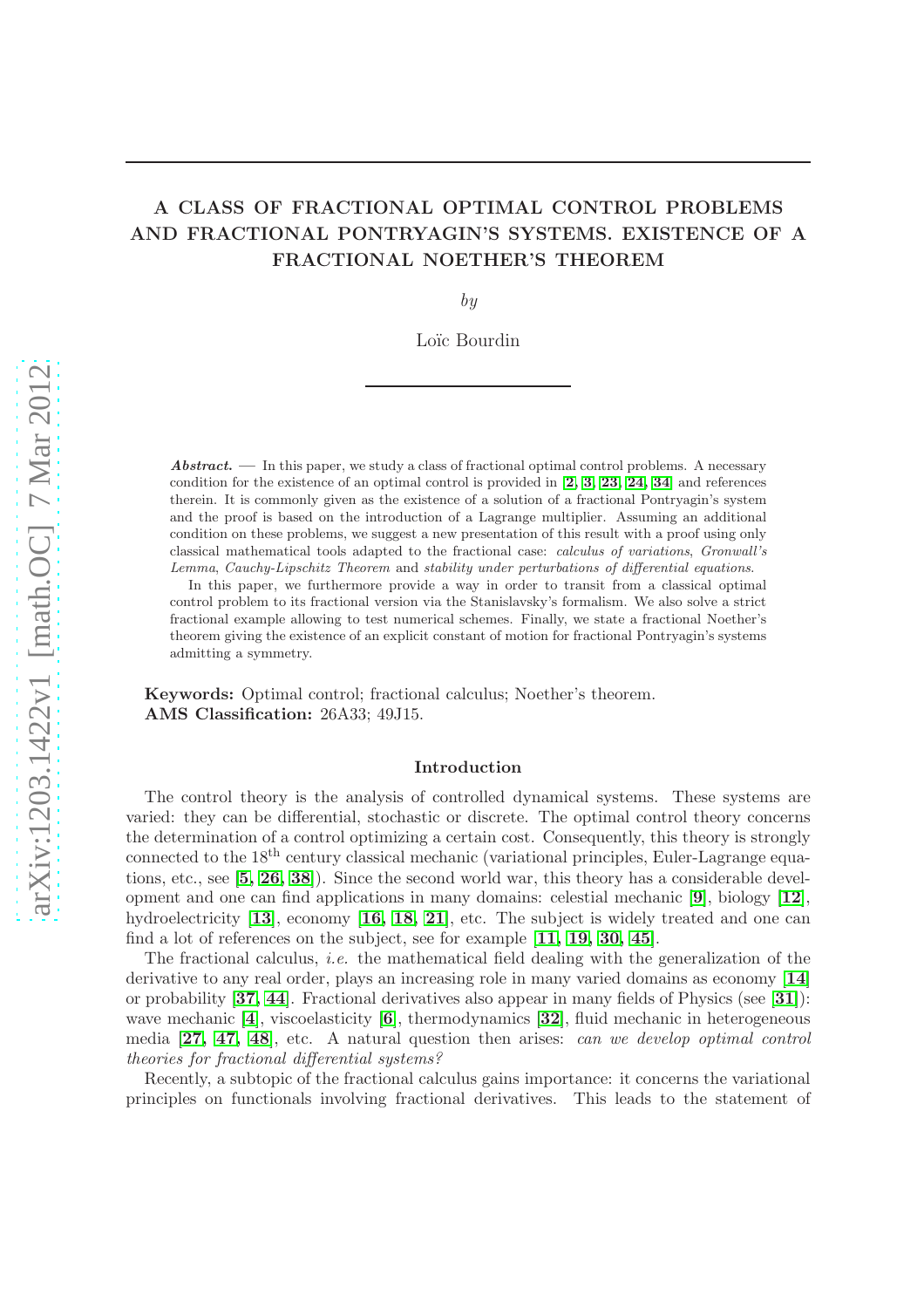fractional Euler-Lagrange equations, see  $\begin{bmatrix} 1, 7, 42 \end{bmatrix}$  $\begin{bmatrix} 1, 7, 42 \end{bmatrix}$  $\begin{bmatrix} 1, 7, 42 \end{bmatrix}$  $\begin{bmatrix} 1, 7, 42 \end{bmatrix}$  $\begin{bmatrix} 1, 7, 42 \end{bmatrix}$ . A direct consequence is the emergence of works concerning a particular class of fractional optimal control problems, see [[2,](#page-21-0) [3,](#page-21-1) [23,](#page-22-0) [24,](#page-22-1) [34](#page-22-2)] and references therein. These studies usually use the Lagrange multiplier technique allowing to write these problems as problems of optimization without constraint of augmented functionals. With a calculus of variations, authors then obtain a necessary condition for the existence of an optimal control. This condition is commonly given as the existence of a solution of a system of fractional differential equations called fractional Pontryagin's system.

In this paper, we first give a new presentation of this result. Precisely, making an additional assumption (see Condition  $(f_x \text{ lip})$ ), we rewrite *directly* these fractional optimal control problems as simpler problems of optimization without constraint of functionals depending only on the control. With a calculus of variations, we finally conclude to the same necessary condition but with a new presentation. Although the method here used is considerably inspired by the Lagrange multiplier technique, it allows us to give a complete proof using only classical mathematical tools adapted to the fractional case: calculus of variations, Gronwall's Lemma, Cauchy-Lipschitz Theorem and stability under perturbations of differential equations.

Nevertheless, the explicit computation of controls satisfying the above necessary condition needs the resolution of the fractional Pontryagin's system which is a main drawback. Indeed, solving a fractional differential equation is in general very difficult. Consequently, in this paper, we suggest a deviously way in order to get informations on the solutions of a fractional Pontryagin's system. Precisely, we study the existence of classical conservation laws, i.e. functions which are constant on each solution. Indeed, constants of motion, generally associated to physical quantities, give strong informations on the solutions in the phase space for example. Moreover, they also can be used in order to reduce or integrate the system by quadrature. Previous results in this direction have been obtained by Torres and Frederico in [[23,](#page-22-0) [24](#page-22-1)]. However, in each of these papers, the conservation law is not explicit but implicitly defined by a functional relation. In this paper, inspired by a recent result obtained in [[10](#page-21-8)], we prove a fractional Noether's theorem providing an explicit conservation law for fractional Pontryagin's systems exhibiting a symmetry.

In this paper, we also suggest:

- a link between classical optimal control problems and their fractional versions via the Stanislavsky's formalism (see [[33,](#page-22-16) [44](#page-23-3)]);
- a solved fractional example allowing to test numerical schemes in the strict fractional case.

The paper is organized as follows. Firstly, we remind some classical definitions and results concerning fractional calculus (Section [1\)](#page-2-0). Then, we present the class of fractional optimal control problems studied and the usual strategy using the Lagrange multiplier (Section [2.1\)](#page-5-0). Then, assuming an additional condition on the problem, we develop a new proof leading to the same result with a different presentation, see Section [2.2.](#page-6-1) We then suggest a way in order to transit from a classical optimal control problem to its fractional version via the Stanislavsky's formalism (Section [3\)](#page-10-0). Subsequently, we suggest some examples with, in particular, a solved fractional example allowing to test numerical schemes in the strict fractional case (Section [4\)](#page-12-0). Finally, in Section [5,](#page-15-0) we state a fractional Noether's theorem for fractional Pontryagin's systems admitting a symmetry. Technical proofs of Lemmas are provided in Appendix [A.](#page-17-0)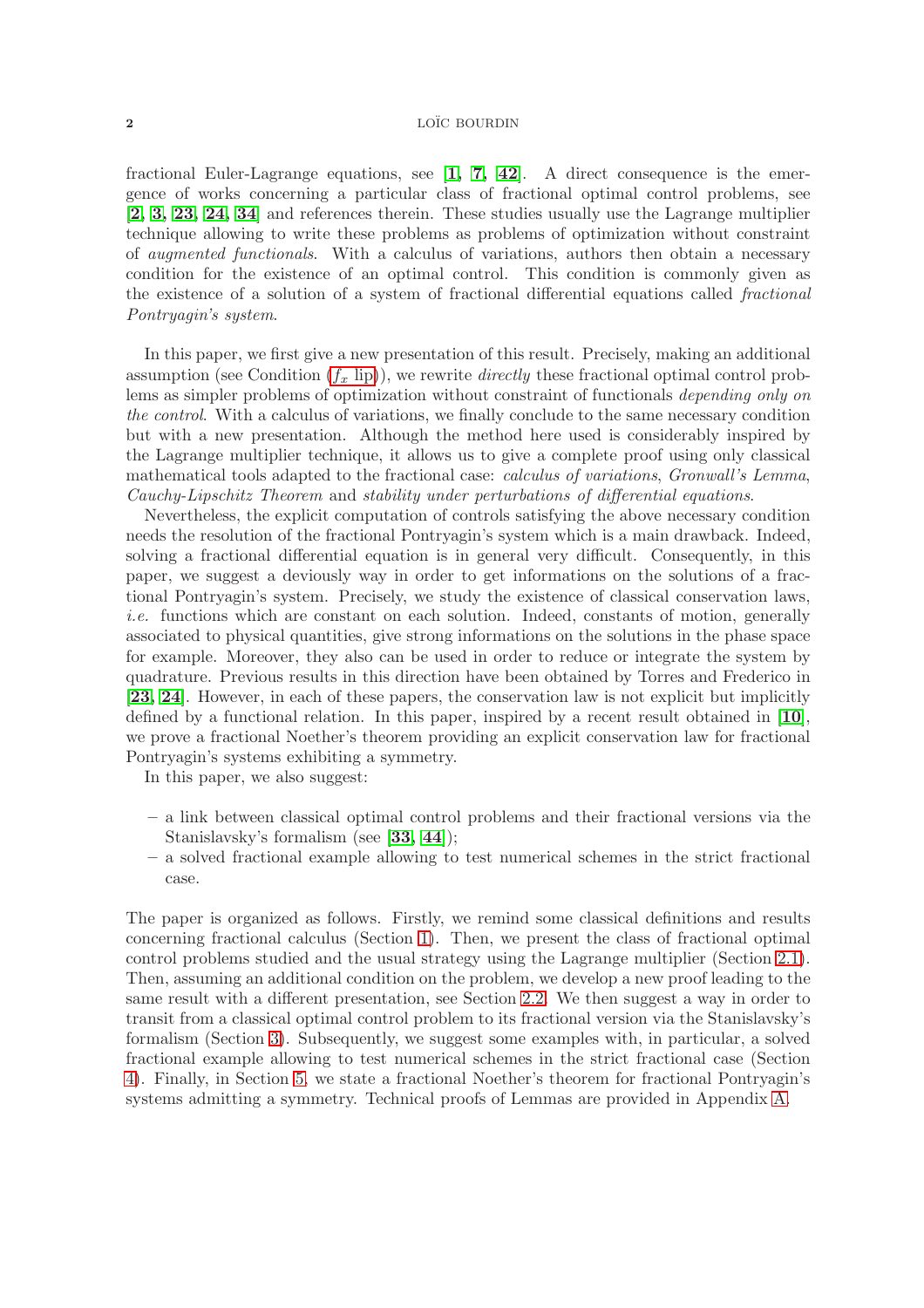## 1. Usual definitions and results about fractional calculus

<span id="page-2-0"></span>Let us introduce the following notations available in the whole paper. Let  $a < b$  be two reals, let  $d, m \in \mathbb{N}^*$  denote two dimensions and let  $\|\cdot\|$  be the euclidean norm of  $\mathbb{R}^d$  and  $\mathbb{R}^m$ .

<span id="page-2-1"></span>1.1. Fractional operators of Riemann-Liouville and Caputo. — The fractional calculus concerns the extension of the usual notion of derivative from non-negative integer orders to any real order. Since 1695, numerous notions of fractional derivatives emerge over the year, see [[35,](#page-23-7) [40,](#page-23-8) [43](#page-23-9)]. In this paper, we only use the notions of fractional integrals and derivatives in the sense of Riemann-Liouville (1847) and Caputo (1967) whose definitions are recalled in this section. We refer to [[35,](#page-23-7) [40,](#page-23-8) [43](#page-23-9)] for more details.

Let  $g \in \mathscr{C}^0([a, b], \mathbb{R}^d)$  and  $\alpha > 0$ . The left (resp. right) fractional integral in the sense of Riemann-Liouville with inferior limit a (resp. superior limit b) of order  $\alpha$  of g is defined by:

$$
\forall t \in ]a, b], \ I_{-}^{\alpha} g(t) := \frac{1}{\Gamma(\alpha)} \int_{a}^{t} (t - y)^{\alpha - 1} g(y) \ dy \tag{1}
$$

respectively:

$$
\forall t \in [a, b[, \ I_+^{\alpha} g(t) := \frac{1}{\Gamma(\alpha)} \int_t^b (y - t)^{\alpha - 1} g(y) \ dy,
$$
\n
$$
(2)
$$

where  $\Gamma$  denotes the Euler's Gamma function. Let us remind that  $I_{-}^{\alpha}g$  (resp.  $I_{+}^{\alpha}g$ ) is continuous and can be continuously extended by 0 in  $t = a$  (resp.  $t = b$ ). Let us note that  $I_{-}^{1}g$  (resp.  $-I_{+}^{1}g$ ) coincides with the anti-derivative of g vanishing in  $t = a$  (resp.  $t = b$ ). For  $\alpha = 0$ , let  $I^0_- g = I^0_+ g = g$ .

Now, let us consider  $0 < \alpha \leq 1$ . The left (resp. right) fractional derivative in the sense of Riemann-Liouville with inferior limit a (resp. superior limit b) of order  $\alpha$  of g is then given by:

$$
\forall t \in ]a, b], \ D^{\alpha}_{-}g(t) := \frac{d}{dt} \left( I^{1-\alpha}_{-}g \right)(t) \quad \left( \text{resp.} \quad \forall t \in [a, b[, \ D^{\alpha}_{+}g(t) := -\frac{d}{dt} \left( I^{1-\alpha}_{+}g \right)(t) \right), \tag{3}
$$

provided that the right side terms are defined.

In the Riemann-Liouville sense, the strict fractional derivative of a constant is not zero. Caputo then suggests the following definition. For  $0 < \alpha \leq 1$ , the left (resp. right) fractional derivative in the sense of Caputo with inferior limit a (resp. superior limit b) of order  $\alpha$  of q is given by:

$$
\forall t \in ]a, b], \, \, _cD^{\alpha}_{-}g(t) := D^{\alpha}_{-}(g - g(a))(t) \quad \left(\text{resp.} \quad \forall t \in [a, b[, \, \, _cD^{\alpha}_{+}g(t) := D^{\alpha}_{+}(g - g(b))(t)\right),\tag{4}
$$

provided that the right side terms are defined. Let us note that if  $g(a) = 0$  (resp.  $g(b) = 0$ ), then  $\Delta_{-}D_{-}^{\alpha}g = D_{-}^{\alpha}g$  (resp.  $\Delta_{+}D_{+}^{\alpha}g = D_{+}^{\alpha}g$ ).

In the *classical case*  $\alpha = 1$ , the fractional derivatives of Riemann-Liouville and Caputo both coincide with the classical derivative. Precisely, modulo a  $(-1)$  term in the right case, we have  $D^1_-= {}_cD^1_-= -D^1_+= - {}_cD^1_+= d/dt.$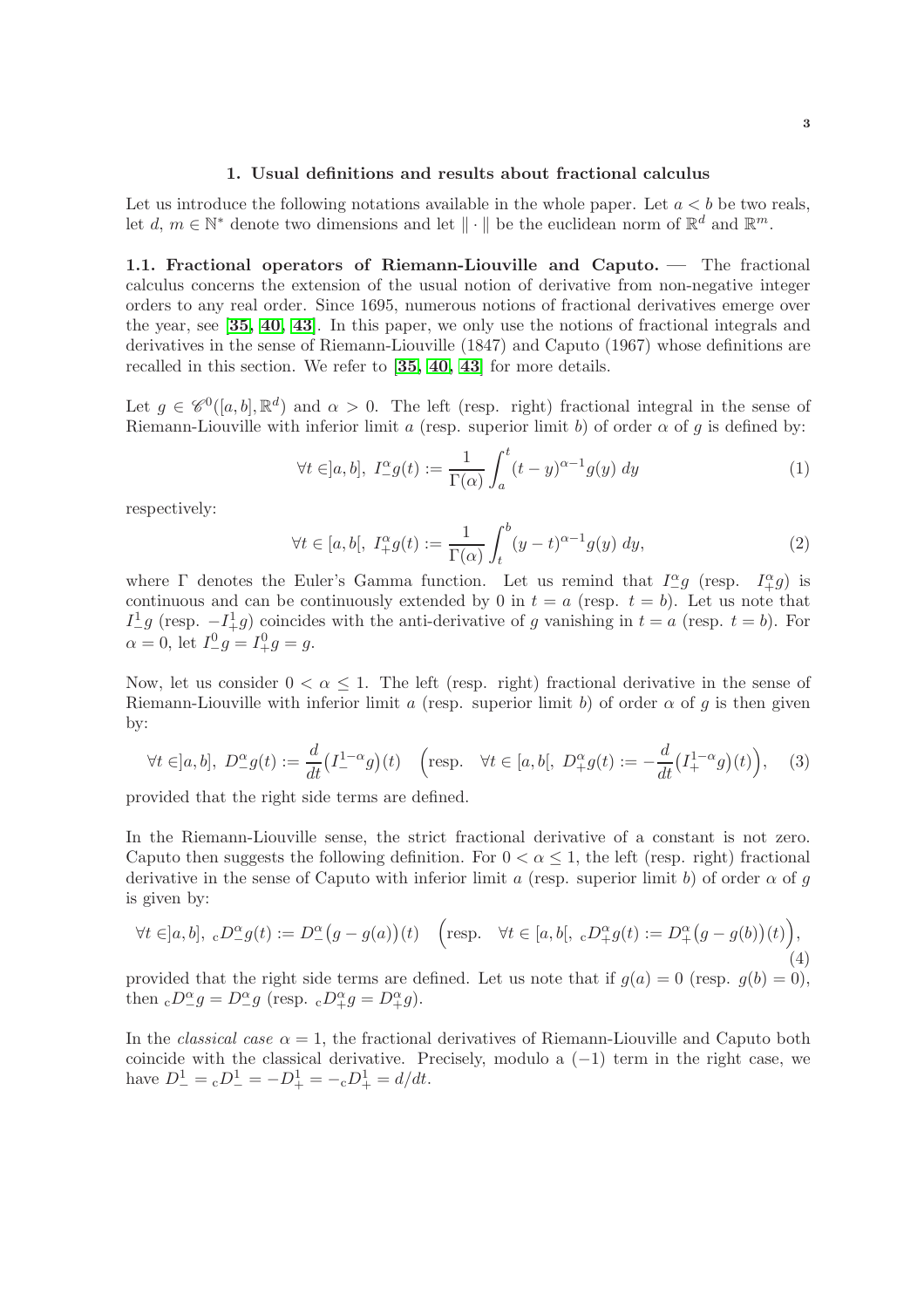Finally, let us remind the following important result. If  $g \in \mathscr{C}^1([a, b], \mathbb{R}^d)$  and  $0 < \alpha \leq 1$ , then we have:

<span id="page-3-0"></span>
$$
\forall t \in ]a, b], \, \, _cD^{\alpha}_{-}g(t) = I^{1-\alpha}_{-}\dot{g}(t) \quad \text{and} \quad \forall t \in [a, b[, \, \, _cD^{\alpha}_{+}g(t) = -I^{1-\alpha}_{+}\dot{g}(t), \tag{5}
$$

where  $\dot{g}$  denotes the derivative of g. Consequently, in this case, we have  $_cD_{-}^{\alpha}g$  (resp.  $_cD_{+}^{\alpha}g$ ) is continuous and can be continuously extended in  $t = a$  (resp.  $t = b$ ).

1.2. Some properties and results about the fractional operators. — Let us precise that the properties and results developed in this section are well-known and already proved in many references, see [[35,](#page-23-7) [43](#page-23-9)] for example. However, these results are not always exactly presented as we need. In this case, we give a detailed proof for the reader's convenience.

First, we remind two basic results concerning the fractional integrals. They are proved in [[35,](#page-23-7) [43](#page-23-9)] both using the Fubini's theorem. The first one yields the *semi-group property* of the fractional integral operators:

**Property 1.** — Let 
$$
g \in \mathcal{C}^0([a, b], \mathbb{R}^d)
$$
 and  $\alpha_1, \alpha_2 \ge 0$ . Then, we have:  
\n $\forall t \in [a, b], \ I^{\alpha_1} \circ I^{\alpha_2} g(t) = I^{\alpha_1 + \alpha_2} g(t)$  and  $I^{\alpha_1} + \sigma I^{\alpha_2} g(t) = I^{\alpha_1 + \alpha_2} g(t)$ . (6)

The following second property is occasionally called *fractional integration by parts*. It is very useful for calculus of variations involving fractional derivatives:

**Property 2.** — For any  $g_1, g_2 \in \mathscr{C}^0([a, b], \mathbb{R}^d)$  and any  $\alpha \geq 0$ , we have:

$$
\int_{a}^{b} I_{-}^{\alpha} g_{1} \cdot g_{2} dt = \int_{a}^{b} g_{1} \cdot I_{+}^{\alpha} g_{2} dt.
$$
 (7)

Let us introduce the following convention: a function defined on  $[a, b]$  (resp.  $[a, b]$ ) is said to be an element of  $\mathscr{C}^0([a, b], \mathbb{R}^d)$  if and only if it is continuous on  $[a, b]$  (resp.  $[a, b]$ ) and if it can be continuously extended in  $t = a$  (resp.  $t = b$ ). From Section [1.1,](#page-2-1) we can give the following examples:

− for  $g \in \mathscr{C}^0([a, b], \mathbb{R}^d)$  and  $\alpha \geq 0$ , we have  $I^{\alpha}_{-}g$ ,  $I^{\alpha}_{+}g \in \mathscr{C}^0([a, b], \mathbb{R}^d)$ ;

− for  $g \in \mathscr{C}^1([a, b], \mathbb{R}^d)$  and  $0 < \alpha \leq 1$ , we have  $\Delta_{-}^{\alpha} g$ ,  $\Delta_{+}^{\alpha} g \in \mathscr{C}^0([a, b], \mathbb{R}^d)$ .

Now, we prove some results of composition between the left fractional operators. One can easily derive the analogous versions for the right ones.

**Property** 3.  $-\text{ Let } g \in \mathscr{C}^0([a, b], \mathbb{R}^d)$  and  $0 < \alpha \leq 1$ . Then,  ${}_cD^{\alpha} \circ I^{\alpha}g$  is an element of  $\mathscr{C}^0([a, b], \mathbb{R}^d)$  and for any  $t \in [a, b]$ , we have:

$$
{}_{c}D_{-}^{\alpha} \circ I_{-}^{\alpha}g(t) = g(t). \tag{8}
$$

Let us assume additionally that  ${}_{c}D_{-}^{\alpha}g \in \mathscr{C}^{0}([a,b], \mathbb{R}^{d})$ . Then,  $I_{-}^{\alpha} \circ {}_{c}D_{-}^{\alpha}g$  is an element of  $\mathscr{C}^0([a, b], \mathbb{R}^d)$  and for any  $t \in [a, b]$ , we have:

$$
I_-^{\alpha} \circ \mathbf{c} D_-^{\alpha} g(t) = g(t) - g(a). \tag{9}
$$

*Proof.* — Let us prove the first result. Since  $I_{-}^{\alpha}g(a) = 0$ , we have for any  $t \in ]a, b]$ :

$$
{}_cD_-^{\alpha} \circ I_-^{\alpha} g(t) = D_-^{\alpha} \circ I_-^{\alpha} g(t) = \frac{d}{dt} \circ I_-^{1-\alpha} \circ I_-^{\alpha} g(t) = \frac{d}{dt} (I_-^1 g)(t) = g(t). \tag{10}
$$

Hence,  ${}_{c}D^{\alpha} \circ I^{\alpha}g$  is continuous on  $]a, b]$  and can be continuously extended by  $g(a)$  in  $t = a$ . Now, let us prove the second result. It is obvious for  $\alpha = 1$ . Now, let us consider  $0 < \alpha < 1$ .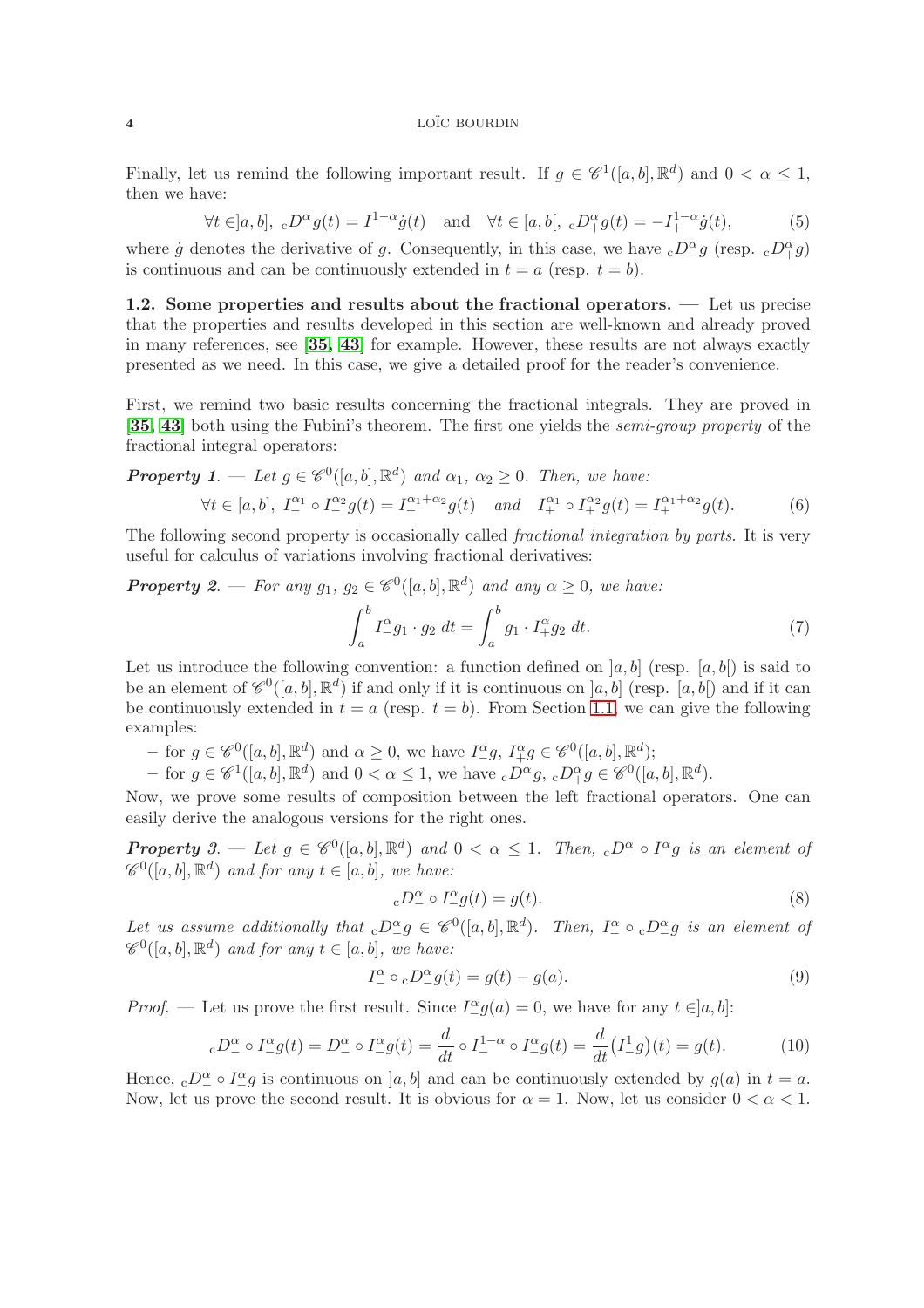Since  ${}_{c}D^{\alpha}_{-}g \in \mathscr{C}^{0}([a, b], \mathbb{R}^{d}),$  we have  $I_{-}^{1-\alpha}(g - g(a)) \in \mathscr{C}^{1}([a, b], \mathbb{R}^{d}).$  Combining the first result and Equality [\(5\)](#page-3-0), we have for any  $t \in ]a, b]$ :

$$
g(t) - g(a) = {}_{c}D_{-}^{1-\alpha} \circ I_{-}^{1-\alpha} (g - g(a))(t) = I_{-}^{\alpha} \circ \frac{d}{dt} \circ I_{-}^{1-\alpha} (g - g(a))(t)
$$

$$
= I_{-}^{\alpha} \circ D_{-}^{\alpha} (g - g(a))(t) = I_{-}^{\alpha} \circ {}_{c}D_{-}^{\alpha} g(t). \tag{11}
$$

Hence  $I^{\alpha} \circ cD^{\alpha} g$  is continuous on  $[a, b]$  and can be continuously extended by 0 in  $t = a$ . The proof is completed.  $\Box$ 

Finally, we prove the following fractional Cauchy-Lipschitz type theorem. Let us precise that a version of this theorem is proved in [[35](#page-23-7), Part 3.5.1, Corollary 3.26, p.205]. It gives the existence and the uniqueness of a global solution of a fractional differential equation.

Theorem 4 (Fractional Cauchy-Lipschitz theorem). — Let  $0 < \alpha \leq 1$ ,  $F \in \mathscr{C}^0(\mathbb{R}^d \times$  $[a, b], \mathbb{R}^d$  and  $A \in \mathbb{R}^d$ . Let us assume that F satisfies the following Lipschitz type condition:

$$
\exists K \in \mathbb{R}, \ \forall (x_1, x_2, t) \in (\mathbb{R}^d)^2 \times [a, b], \ \|F(x_1, t) - F(x_2, t)\| \le K \|x_1 - x_2\|.
$$
 (12)

Then, the following fractional Cauchy problem:

<span id="page-4-0"></span>
$$
\begin{cases}\n cD^{\alpha}_{-}g = F(g,t) \\
 g(a) = A,\n\end{cases} \tag{13}
$$

has an unique solution in  $\mathscr{C}^0([a,b], \mathbb{R}^d)$ . The solution g is an element of  $\mathscr{C}^{[\alpha]}([a,b], \mathbb{R}^d)$  (where [α] denotes the floor of  $\alpha$ ) and a satisfies:

<span id="page-4-1"></span>
$$
\forall t \in [a, b], \ g(t) = A + I^{\alpha}_{-}(F(g, t))(t). \tag{14}
$$

*Proof.* — Firstly, let  $g \in \mathscr{C}^0([a, b], \mathbb{R}^d)$ . From Property 3, we conclude that g is solution of the fractional Cauchy problem  $(13)$  if and only if q satisfies Equality  $(14)$ . Now, let us define:

$$
\varphi: \begin{array}{ccc} \mathscr{C}^{0}([a,b], \mathbb{R}^{d}) & \longrightarrow & \mathscr{C}^{0}([a,b], \mathbb{R}^{d})\\ g & \longmapsto & \varphi(g): [a,b] & \longrightarrow & \mathbb{R}^{d} \\ t & \longmapsto & A+I_{-}^{\alpha}(F(g,t))(t). \end{array} \tag{15}
$$

By induction, we prove that for any  $n \in \mathbb{N}^*$  and any  $g_1, g_2 \in \mathscr{C}^0([a, b], \mathbb{R}^d)$ , we have:

$$
\forall t \in [a, b], \ \|\varphi^n(g_1)(t) - \varphi^n(g_2)(t)\| \le \frac{K^n(t - a)^{n\alpha}}{\Gamma(1 + n\alpha)} \|g_1 - g_2\|_{\infty}.
$$
 (16)

Consequently, we have for any  $n \in \mathbb{N}^*$  and any  $g_1, g_2 \in \mathscr{C}^0([a, b], \mathbb{R}^d)$ :

$$
\|\varphi^n(g_1) - \varphi^n(g_2)\|_{\infty} \le \frac{K^n(b-a)^{n\alpha}}{\Gamma(1+n\alpha)} \|g_1 - g_2\|_{\infty}.
$$
 (17)

Since  $K^{n}(b-a)^{n\alpha}/\Gamma(1+n\alpha) \longrightarrow 0$ , there exists  $n \in \mathbb{N}^*$  such that  $\varphi^{n}$  is a contraction. Consequently,  $\varphi$  admits an unique fix point in  $\mathscr{C}^0([a, b], \mathbb{R}^d)$ . The proof is completed.  $\Box$ 

## 2. A class of fractional optimal control problems

From now and for all the rest of the paper, we consider  $0 < \alpha \leq 1$  and  $A \in \mathbb{R}^d$ .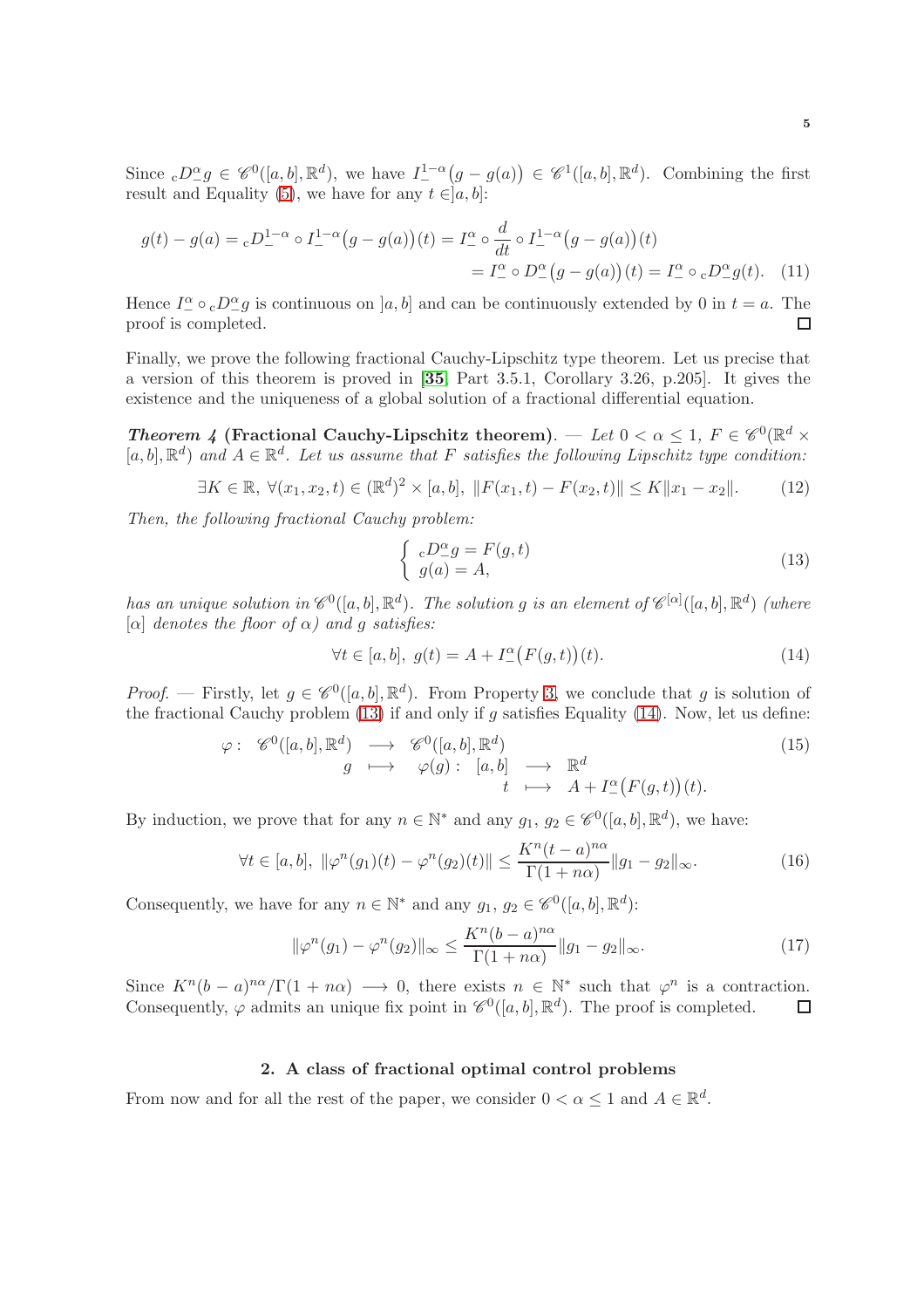<span id="page-5-0"></span>2.1. Presentation of the problem and usual strategy. — In this section, we first give a brief presentation of the class of fractional optimal control problems interesting us in this paper. Finally, we briefly remind the usual strategy (using the Lagrange multiplier technique) leading to a necessary condition for the existence of an optimal control, see  $\left[2, 3, 23, 24, 34\right]$  $\left[2, 3, 23, 24, 34\right]$  $\left[2, 3, 23, 24, 34\right]$  $\left[2, 3, 23, 24, 34\right]$  $\left[2, 3, 23, 24, 34\right]$  $\left[2, 3, 23, 24, 34\right]$  $\left[2, 3, 23, 24, 34\right]$ and references therein.

An optimal control problem concerns the optimization of a quantity depending on parameters given by a controlled system. Precisely, the aim is to find a control optimizing a certain cost. Such a control is called *optimal control*. Many of these studies lead to the use of the Lagrange multiplier technique. For example, we refer to [[8,](#page-21-9) [20,](#page-22-17) [28,](#page-22-18) [29](#page-22-19)] for controlled systems coded by ordinary differential equations.

In this paper, we work in the following framework. We are interested in systems controlled by the following fractional Cauchy problem:

<span id="page-5-1"></span>
$$
\begin{cases}\ncD^{\alpha}_{-}q = f(q, u, t) \\
q(a) = A,\n\end{cases} \tag{18}
$$

where  $u$  denotes the control. Our aim is to find a control  $u$  optimizing a quantity of the form:

$$
\int_{a}^{b} L(q, u, t) dt,
$$
\n(19)

where q is solution of  $(18)$ .

The common strategy is first to write this problem as a problem of optimization under constraint:

<span id="page-5-2"></span>
$$
\underset{(q,u)\text{ satisfying (18)}}{\arg\min} \int_{a}^{b} L(q,u,t) \, dt. \tag{20}
$$

Then, the Lagrange multiplier technique consists in the study of the critical points of the following augmented functional:

$$
(q, u, p) \longmapsto \int_{a}^{b} L(q, u, t) - p \cdot ({}_{c}D^{\alpha}_{-}q - f(q, u, t)) dt,
$$
\n(21)

where  $p$  is commonly called *Lagrange multiplier*. Finally, with a calculus of variations, such a strategy leads to the following result: a necessary condition for  $(q, u)$  to be a solution of [\(20\)](#page-5-2) is that there exists a function  $p$  such that the following *fractional Pontryagin's system* holds:

$$
\begin{cases}\ncD_{-}^{\alpha}q = \frac{\partial H}{\partial w}(q, u, p, t) \\
D_{+}^{\alpha}p = \frac{\partial H}{\partial x}(q, u, p, t) \\
\frac{\partial H}{\partial v}(q, u, p, t) = 0 \\
(q(a), p(b)) = (A, 0),\n\end{cases}
$$
\n(22)

where  $H(x, v, w, t) = L(x, v, t) + w \cdot f(x, v, t)$ . We refer to [[2,](#page-21-0) [3,](#page-21-1) [23,](#page-22-0) [24,](#page-22-1) [34](#page-22-2)] and references therein for more details.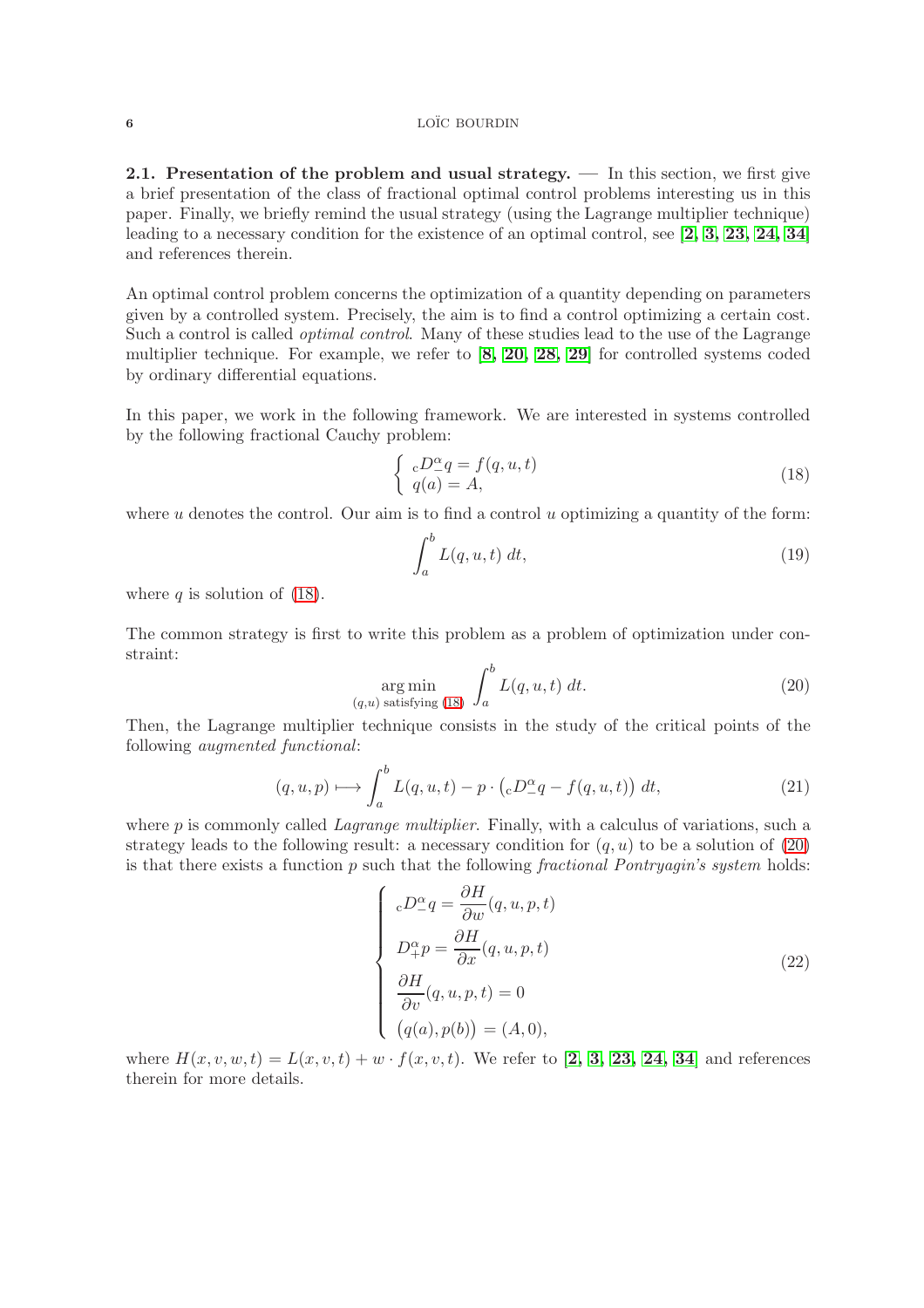In this paper, we are going to assume that f satisfies a Lipschitz type condition, see Condition  $(f_x$  [lip\)](#page-6-0). This assumption will allow us to write *directly* the initial problem as a simpler problem of optimization without constraint of the initial functional which is then *only dependent* of the control u. Finally, a simple calculus of variations leads us to the same result but with a new presentation. Let us remind that the method here developed is widely inspired from the Lagrange multiplier technique. Nevertheless, it allows us to give a complete proof only using classical mathematical tools adapted to the fractional case: calculus of variations, Gronwall's Lemma, Cauchy-Lipschitz Theorem and stability under perturbations of differential equations.

<span id="page-6-1"></span>2.2. New presentation of the result. — In this section, we first give rigorously the definitions concerning the class of fractional optimal control problems described in Section [2.1:](#page-5-0)

- The elements denoted  $u \in \mathscr{C}^0([a, b], \mathbb{R}^m)$  are called *controls*;
- Let f be a  $\mathscr{C}^2$  function of the form:

$$
f: \mathbb{R}^d \times \mathbb{R}^m \times [a, b] \longrightarrow \mathbb{R}^d
$$
  

$$
(x, v, t) \longmapsto f(x, v, t).
$$
 (23)

It is commonly called the *constraint function*. We assume that  $f$  satisfies the following Lipschitz type condition. There exists  $M \geq 0$  such that:

$$
\forall (x_1, x_2, v, t) \in (\mathbb{R}^d)^2 \times \mathbb{R}^m \times [a, b], \ \|f(x_1, v, t) - f(x_2, v, t)\| \le M \|x_1 - x_2\|; \qquad (f_x \text{ lip})
$$

- For any control u, let  $q^{u,\alpha} \in \mathscr{C}^{[\alpha]}([a,b],\mathbb{R}^d)$  denote the unique global solution of the following fractional Cauchy problem:

<span id="page-6-2"></span><span id="page-6-0"></span>
$$
\begin{cases}\n\,_c D^{\alpha}_{-}q = f(q, u, t) \\
q(a) = A.\n\end{cases} \tag{CP_q^{\alpha}}
$$

 $q^{u,\alpha}$  is commonly called the *state variable* associated to u. Its existence and its uniqueness are provided by Theorem 4 and Condition  $(f_x \text{ lip});$ 

 $-$  Finally, with this condition on f, the fractional optimal control problem described in Section [2.1](#page-5-0) can be rewritten as the simpler problem of optimization of the following *cost* functional:

$$
\mathcal{L}^{\alpha}: \mathscr{C}^{0}([a,b], \mathbb{R}^{m}) \longrightarrow \mathbb{R}
$$
  

$$
u \longmapsto \int_{a}^{b} L(q^{u,\alpha}, u, t) dt,
$$
 (24)

where L is a Lagrangian, i.e. a  $\mathscr{C}^2$  application of the form:

$$
L: \mathbb{R}^d \times \mathbb{R}^m \times [a, b] \longrightarrow \mathbb{R} (x, v, t) \longmapsto L(x, v, t).
$$
 (25)

Hence, the existence and the uniqueness of  $q^{u,\alpha}$  for any control u allow us to rewrite directly the initial problem as a simpler problem of optimization without constraint of the cost functional  $\mathcal{L}^{\alpha}$ : we do not need to introduce an augmented functional with a Lagrange multiplier. Moreover, let us note that  $\mathcal{L}^{\alpha}$  is only dependent of the control.

A control optimizing  $\mathcal{L}^{\alpha}$  is called *optimal control*. A necessary condition for a control u to be optimal is to be a *critical point* of  $\mathcal{L}^{\alpha}$ , *i.e.* to satisfy:

$$
\forall \bar{u} \in \mathscr{C}^0([a, b], \mathbb{R}^m), \ D\mathcal{L}^{\alpha}(u)(\bar{u}) := \lim_{\varepsilon \to 0} \frac{\mathcal{L}^{\alpha}(u + \varepsilon \bar{u}) - \mathcal{L}^{\alpha}(u)}{\varepsilon} = 0.
$$
 (26)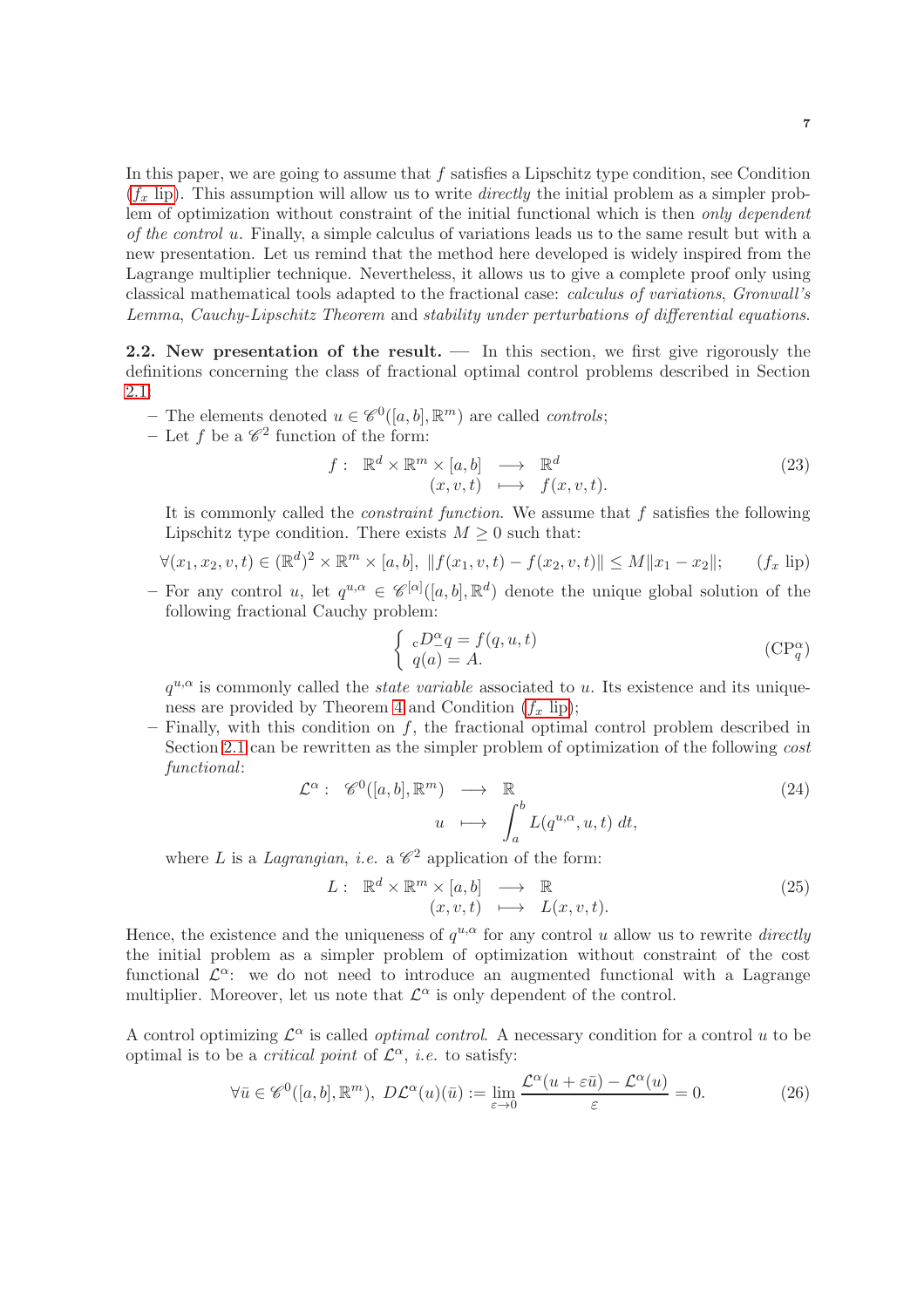In the following, we then focus on the characterization of the critical points of  $\mathcal{L}^{\alpha}$ . With an usual calculus of variations, we obtain the following Lemma 5 giving explicitly the value of the Gâteaux derivative of  $\mathcal{L}^{\alpha}$ :

**Lemma 5.** — Let  $u, \bar{u} \in \mathscr{C}^0([a, b], \mathbb{R}^m)$ . Then, the following equality holds:

$$
D\mathcal{L}^{\alpha}(u)(\bar{u}) = \int_{a}^{b} \frac{\partial L}{\partial x}(q^{u,\alpha}, u, t) \cdot \bar{q} + \frac{\partial L}{\partial v}(q^{u,\alpha}, u, t) \cdot \bar{u} dt,
$$
 (27)

where  $\bar{q} \in \mathscr{C}^{[\alpha]}([a, b], \mathbb{R}^d)$  is the unique global solution of the following linearised Cauchy problem:

$$
\begin{cases}\ncD_{-}^{\alpha}\bar{q} = \frac{\partial f}{\partial x}(q^{u,\alpha}, u, t) \times \bar{q} + \frac{\partial f}{\partial v}(q^{u,\alpha}, u, t) \times \bar{u} \\
\bar{q}(a) = 0.\n\end{cases}
$$
\n(LCP<sub>\bar{q}</sub><sup>\alpha</sup>)

Proof. — See Appendix [A.4.](#page-20-0)

This last result does not lead to a characterization of the critical points of  $\mathcal{L}^{\alpha}$  yet. Then, let us introduce the following elements stemming from the Lagrange multiplier technique:

– Let  $H$  be the following application

$$
H: \mathbb{R}^d \times \mathbb{R}^m \times \mathbb{R}^d \times [a, b] \longrightarrow \mathbb{R}
$$
  
\n
$$
(x, v, w, t) \longmapsto L(x, v, t) + w \cdot f(x, v, t).
$$
\n(28)

 $H$  is commonly called the *Hamiltonian* associated to the Lagrangian  $L$  and the constraint function  $f$ ;

- For any control u, let  $p^{u,\alpha} \in \mathscr{C}^{[\alpha]}([a,b],\mathbb{R}^d)$  denote the unique global solution of the following fractional Cauchy problem:

$$
\begin{cases}\n\ _{c}D_{+}^{\alpha}p = \frac{\partial H}{\partial x}(q^{u,\alpha}, u, p, t) = \frac{\partial L}{\partial x}(q^{u,\alpha}, u, t) + \left(\frac{\partial f}{\partial x}(q^{u,\alpha}, u, t)\right)^{T} \times p \\
p(b) = 0.\n\end{cases} \tag{CPp\alpha}
$$

 $p^{u,\alpha}$  is commonly called the *adjoint variable* associated to u. Its existence and its uniqueness are provided by the analogous version of Theorem 4 for right fractional derivative. Since  $p^{u,\alpha}(b) = 0$ , we can write  ${}_{c}D^{\alpha}_{+}p^{u,\alpha} = D^{\alpha}_{+}p^{u,\alpha}$ .

Let us note that, for any control u, the couple  $(q^{u,\alpha}, p^{u,\alpha})$  is solution of the following fractional Hamiltonian system:

$$
\begin{cases}\n\epsilon D^{\alpha}_{-}q = \frac{\partial H}{\partial w}(q, u, p, t) \\
D^{\alpha}_{+}p = \frac{\partial H}{\partial x}(q, u, p, t).\n\end{cases} \tag{HS^{\alpha}}
$$

Finally, the introduction of these last elements allows us to prove the following theorem:

**Theorem 6.** — Let  $u \in \mathscr{C}^0([a, b], \mathbb{R}^m)$ . Then, u is a critical point of  $\mathcal{L}^{\alpha}$  if and only if  $(q^{u,\alpha}, u, p^{u,\alpha})$  is solution of the following fractional stationary equation:

<span id="page-7-3"></span><span id="page-7-2"></span>
$$
\frac{\partial H}{\partial v}(q, u, p, t) = 0.
$$
 (SE<sup>α</sup>)

<span id="page-7-1"></span><span id="page-7-0"></span> $\Box$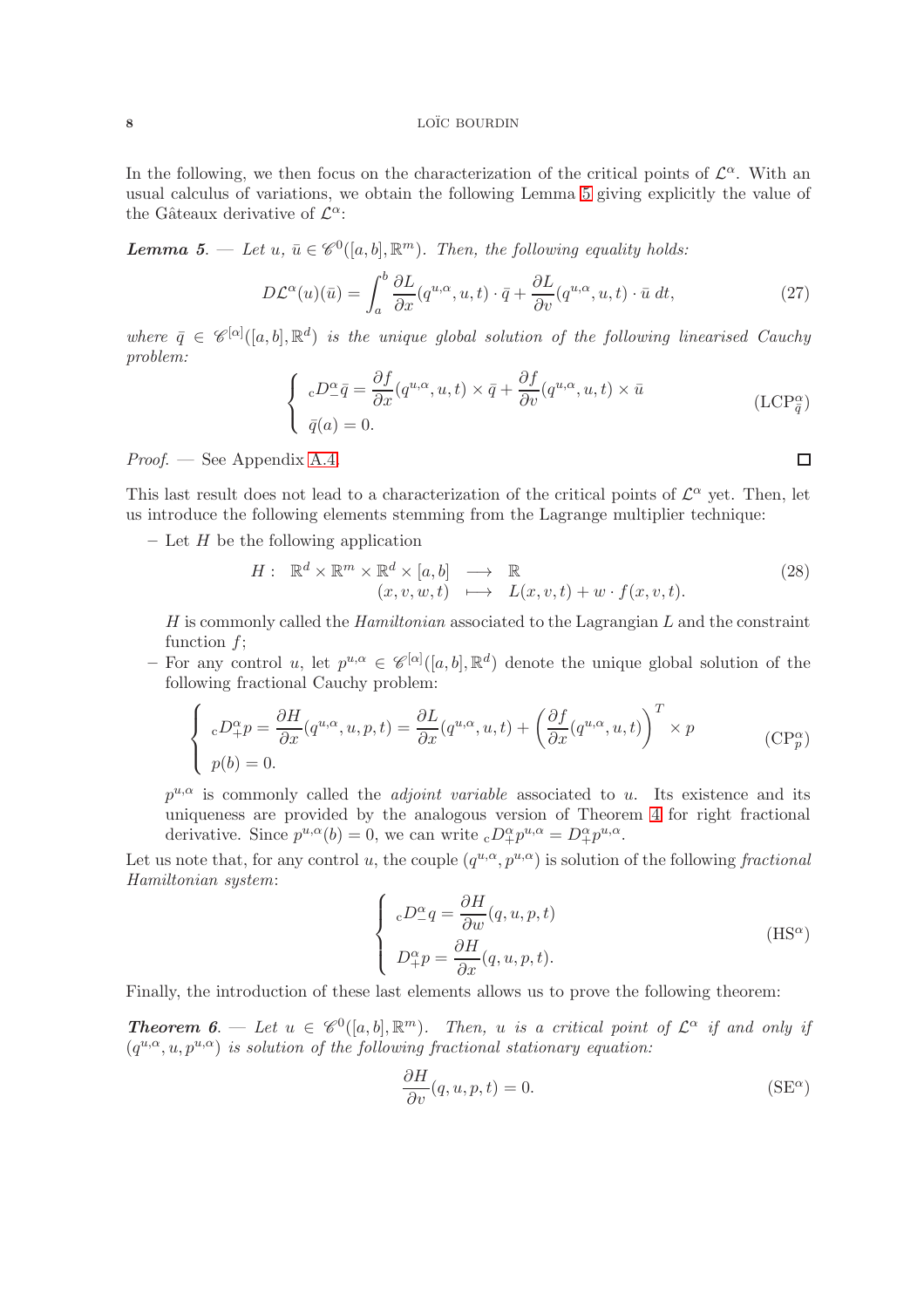*Proof.* — Let  $u, \bar{u} \in \mathscr{C}^0([a, b], \mathbb{R}^m)$ . From Lemma 5, we have:

$$
D\mathcal{L}^{\alpha}(u)(\bar{u}) = \int_{a}^{b} \frac{\partial L}{\partial x}(q^{u,\alpha}, u, t) \cdot \bar{q} + \frac{\partial L}{\partial v}(q^{u,\alpha}, u, t) \cdot \bar{u} dt.
$$
 (29)

Then:

$$
D\mathcal{L}^{\alpha}(u)(\bar{u}) = \int_{a}^{b} \left( \frac{\partial L}{\partial x} (q^{u,\alpha}, u, t) + \left( \frac{\partial f}{\partial x} (q^{u,\alpha}, u, t) \right)^{T} \times p^{u,\alpha} \right) \cdot \bar{q} - \left( \frac{\partial f}{\partial x} (q^{u,\alpha}, u, t) \times \bar{q} \right) \cdot p^{u,\alpha} + \frac{\partial L}{\partial v} (q^{u,\alpha}, u, t) \cdot \bar{u} dt. \quad (30)
$$

From Theorem 4, since  $\bar{q}$  is solution of  $(LCP^{\alpha}_{\bar{q}})$  and  $p^{u,\alpha}$  is solution of  $(CP^{\alpha}_{p})$ , we have:

$$
\bar{q} = I^{\alpha}_{-} \left( \frac{\partial f}{\partial x} (q^{u,\alpha}, u, t) \times \bar{q} + \frac{\partial f}{\partial v} (q^{u,\alpha}, u, t) \times \bar{u} \right)
$$
(31)

and

$$
p^{u,\alpha} = I_+^{\alpha} \left( \frac{\partial L}{\partial x} (q^{u,\alpha}, u, t) + \left( \frac{\partial f}{\partial x} (q^{u,\alpha}, u, t) \right)^T \times p^{u,\alpha} \right). \tag{32}
$$

Then, using the fractional integration by parts given in Property 2, we obtain:

$$
D\mathcal{L}^{\alpha}(u)(\bar{u}) = \int_{a}^{b} p^{u,\alpha} \cdot \left( \frac{\partial f}{\partial x}(q^{u,\alpha}, u, t) \times \bar{q} + \frac{\partial f}{\partial v}(q^{u,\alpha}, u, t) \times \bar{u} \right) - \left( \frac{\partial f}{\partial x}(q^{u,\alpha}, u, t) \times \bar{q} \right) \cdot p^{u,\alpha} + \frac{\partial L}{\partial v}(q^{u,\alpha}, u, t) \cdot \bar{u} dt. \quad (33)
$$

Then:

$$
D\mathcal{L}^{\alpha}(u)(\bar{u}) = \int_{a}^{b} \left( \left( \frac{\partial f}{\partial v}(q^{u,\alpha}, u, t) \right)^{T} \times p^{u,\alpha} + \frac{\partial L}{\partial v}(q^{u,\alpha}, u, t) \right) \cdot \bar{u} dt
$$
  

$$
= \int_{a}^{b} \frac{\partial H}{\partial v}(q^{u,\alpha}, u, p^{u,\alpha}, t) \cdot \bar{u} dt.
$$

The proof is completed by the Dubois-Raymond's lemma.

Let us note that Lemma 5 is proved in Appendix [A.4](#page-20-0) using Lemmas 16, 17 and 18. These last three Lemmas are respectively a fractional Gronwall's Lemma, a result of stability of order 1 and a result of stability of order 2 for the fractional Cauchy problem  $(\mathbb{C}P_q^{\alpha})$ . Hence, the proof of Theorem 6 is only based on classical mathematical tools adapted to the fractional case.

From Theorem 6, we retrieve the following result provided in [[2,](#page-21-0) [3,](#page-21-1) [23,](#page-22-0) [24,](#page-22-1) [34](#page-22-2)] and references therein:

**Corollary 7.**  $\subset \mathcal{L}^{\alpha}$  has a critical point in  $\mathscr{C}^0([a, b], \mathbb{R}^m)$  if and only if there exists  $(q, u, p) \in \mathbb{R}^m$  $\mathscr{C}^{[\alpha]}([a,b],{\mathbb R}^d)\times\mathscr{C}^0([a,b],{\mathbb R}^m)\times\mathscr{C}^{[\alpha]}([a,b],{\mathbb R}^d)$  solution of the following fractional Pontryagin's

 $\Box$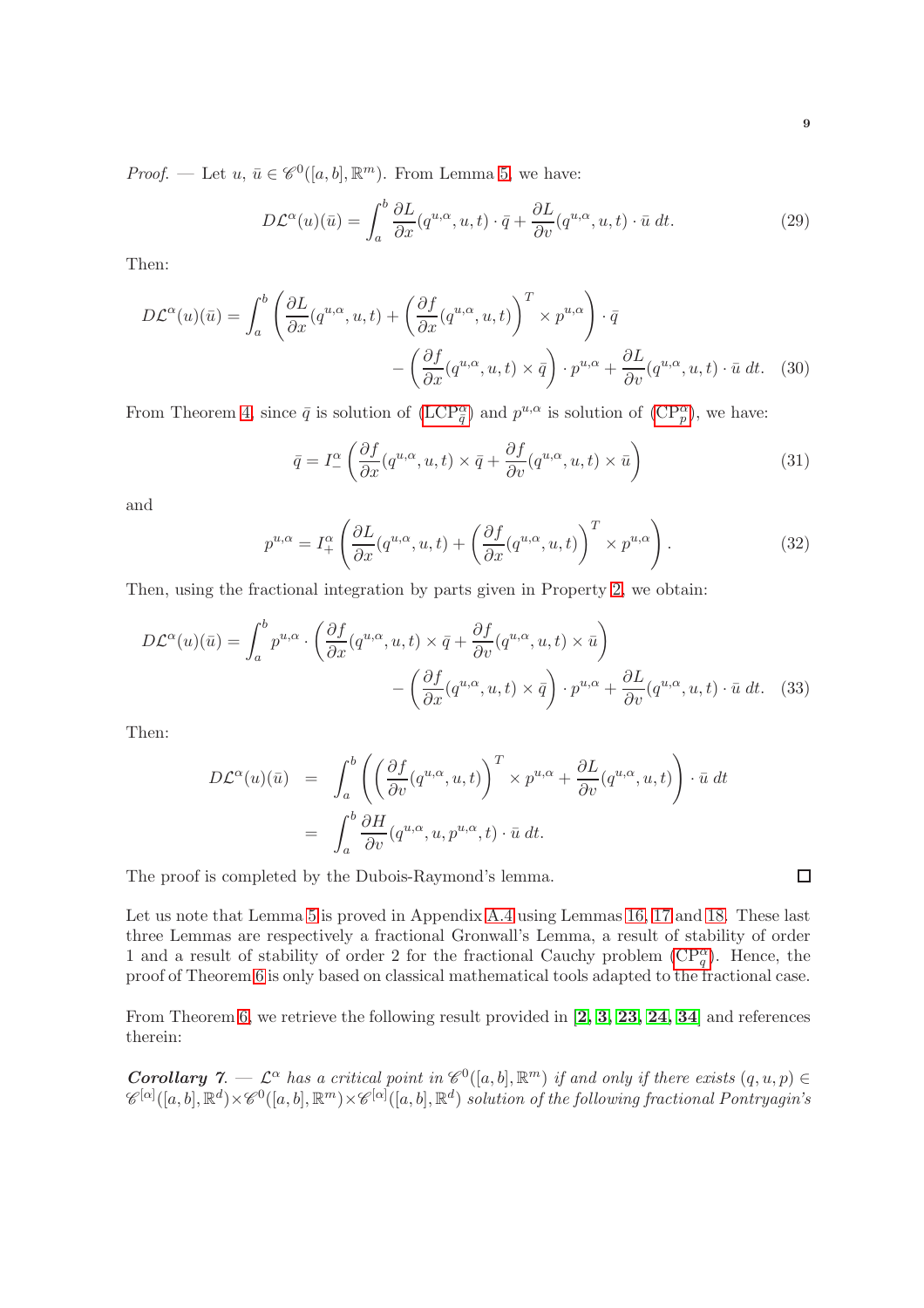system:

<span id="page-9-0"></span>
$$
\begin{cases}\n\epsilon D^{\alpha}_{-}q = \frac{\partial H}{\partial w}(q, u, p, t) \\
D^{\alpha}_{+}p = \frac{\partial H}{\partial x}(q, u, p, t) \\
\frac{\partial H}{\partial v}(q, u, p, t) = 0 \\
(q(a), p(b)) = (A, 0).\n\end{cases}
$$
\n(PS<sup>\alpha</sup>)

In the affirmative case, u is a critical point of  $\mathcal{L}^{\alpha}$  and we have  $(q, p) = (q^{u,\alpha}, p^{u,\alpha})$ .

In practice, we are going to use more Corollary 7 than Theorem 6, see Examples in Section [4.](#page-12-0) Let us note that the fractional Pontryagin's system  $(PS^{\alpha})$  is made up of the fractional Hamiltonian system  $(HS^{\alpha})$ , the fractional stationary equation  $(SE^{\alpha})$  and initial and final conditions.

**2.3. Remark 1: the classical case.** — In the case  $\alpha = 1$ , the fractional derivatives coincide with the classical one. Consequently, the fractional optimal control problem studied coincides with the classical one. Then, in this case, Corollary 7 is nothing else but the classical theorem obtained in  $[8, 20, 28, 29]$  $[8, 20, 28, 29]$  $[8, 20, 28, 29]$  $[8, 20, 28, 29]$  $[8, 20, 28, 29]$  $[8, 20, 28, 29]$ :

**Theorem 8.**  $\mathcal{L}^1$  has a critical point in  $\mathcal{C}^0([a, b], \mathbb{R}^m)$  if and only if there exists  $(q, u, p) \in$ <br> $\mathcal{C}^1([a, b], \mathbb{R}^d) \times \mathcal{C}^0([a, b], \mathbb{R}^m) \times \mathcal{C}^1([a, b], \mathbb{R}^d)$  solution of the following Pontryagin

<span id="page-9-2"></span>
$$
\begin{cases}\n\dot{q} = \frac{\partial H}{\partial w}(q, u, p, t) \\
\dot{p} = -\frac{\partial H}{\partial x}(q, u, p, t) \\
\frac{\partial H}{\partial v}(q, u, p, t) = 0 \\
(q(a), p(b)) = (A, 0).\n\end{cases}
$$
\n(PS<sup>1</sup>)

In the affirmative case, u is a critical point of  $\mathcal{L}^1$  and we have  $(q, p) = (q^{u,1}, p^{u,1})$ .

2.4. Remark 2: link with the fractional Euler-Lagrange equation. — Let us take the constraint function  $f(x, v, t) = v$  satisfying  $(f_x$  [lip\)](#page-6-0). In this case, the fractional optimal control problem studied is:

<span id="page-9-1"></span>
$$
\text{ optimize} \quad \int_{a}^{b} L(q, u, t) \, dt \quad \text{under the constraint} \quad \begin{cases} \begin{array}{c} cD^{\alpha} = u \\ q(a) = A. \end{array} \end{cases} \tag{34}
$$

Using Corollary 7, if this problem has a solution, then there exists a solution  $(q, u, p) \in$  $\mathscr{C}^{[\alpha]}([a,b],\mathbb{R}^d)\times\mathscr{C}^0([a,b],\mathbb{R}^m)\times\mathscr{C}^{[\alpha]}([a,b],\mathbb{R}^d)$  of the fractional Pontryagin's system  $(PS^{\alpha})$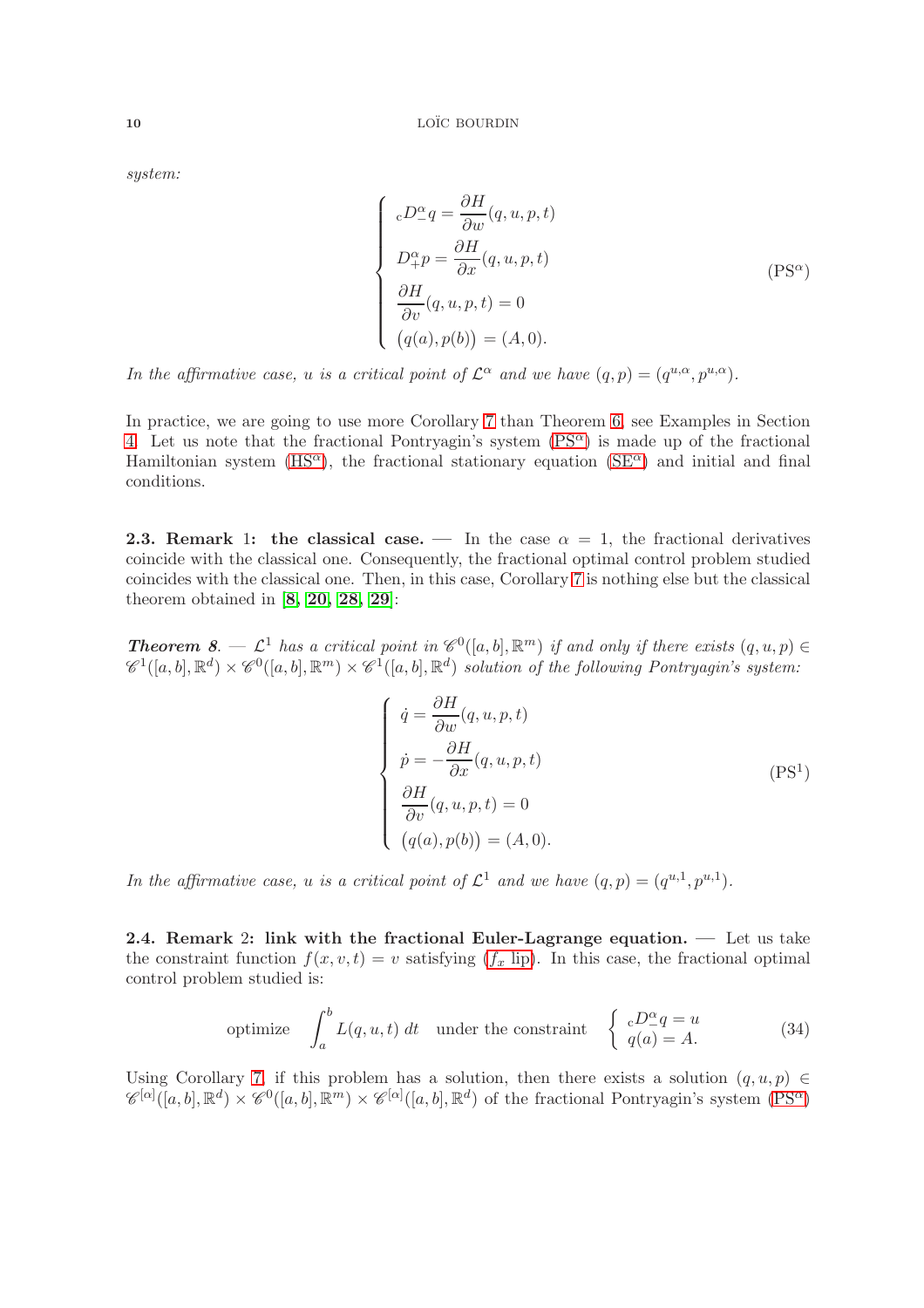here given by:

$$
\begin{cases}\ncD^{\alpha}_{-}q = u \\
D^{\alpha}_{+}p = \frac{\partial L}{\partial x}(q, u, t) \\
\frac{\partial L}{\partial v}(q, u, t) + p = 0 \\
(q(a), p(b)) = (A, 0).\n\end{cases}
$$
\n(35)

In the case of the existence of an optimal control  $u$  for problem  $(34)$ , we obtain that the state variable associated  $q^{u,\alpha}$  is solution of the following *fractional Euler-Lagrange equation*:

$$
\frac{\partial L}{\partial x}(q,{}_{c}D^{\alpha}_{-}q,t) + D^{\alpha}_{+}\left(\frac{\partial L}{\partial v}(q,{}_{c}D^{\alpha}_{-}q,t)\right) = 0.
$$
 (EL<sup>\alpha</sup>)

According to the works of Agrawal in [[1](#page-21-6)], we then obtain that  $q^{u,\alpha}$  is a critical point of the following fractional Lagrangian functional:

$$
q \longrightarrow \int_{a}^{b} L(q, {}_{c}D^{\alpha}_{-}q, t) dt.
$$
\n(36)

<span id="page-10-0"></span>We refer to [[1](#page-21-6)] for more details concerning fractional Euler-Lagrange equations.

## 3. A transition from the classical to the fractional problem

As seen in Introduction, there is a large development in fractional calculus and consequently concerning optimal control problems with controlled systems coded by fractional differential equations. In this section, we present a link between a classical optimal control problem and its fractional version via the Stanislavsky's formalism, see [[33,](#page-22-16) [44](#page-23-3)]. Only for this section, we assume that  $[a, b] = [0, \tau]$  with  $\tau > 0$  and  $0 < \alpha < 1$ .

3.1. The Stanislavsky's formalism. — The governing equation for a fluid in a homogeneous porous medium is usually the classical Richards equation and it is derived from physical principles, see [[41](#page-23-10)]. Nevertheless, the fractional Richards equation plays an important role in the study of the behaviour of a fluid in a heterogeneous medium, [[27,](#page-22-15) [47,](#page-23-4) [48](#page-23-5)]. A natural question then arises: how physically understand the emergence of the fractional order when the medium changes? Let us sketch an example of answer. A heterogeneous porous medium presents a lot of stochastic heterogeneities implying complex geometric structure and then inducing stochastic retention zones, [[47](#page-23-4)]. Hence, we can assume that a change of medium induces a modification of the time variable. Therefore, following the work of Stanislavsky consisting in the introduction of a stochastic internal time (a "slow" time), we remind that the emergence of a fractional derivative can be the effect of a change of time. Let us give more details. However, we refer to [[33,](#page-22-16) [44](#page-23-3)] for a complete study.

Let us consider  $T_t$  a stochastic process of probability density function  $\rho(y, t)$ .  $T_t$  represents the stochastic internal time (the "slow" time). Stanislavsky assumes that the Laplace transform  $\text{Lap}_{(y)}$  of  $\rho(y, t)$  with respect to its first variable satisfies:

$$
\forall t \ge 0, \ \forall s \in \mathbb{R}, \ \mathrm{Lap}_{(y)}[\rho(y, t)](s) = \mathrm{E}_{\alpha, 1}(-st^{\alpha}), \tag{37}
$$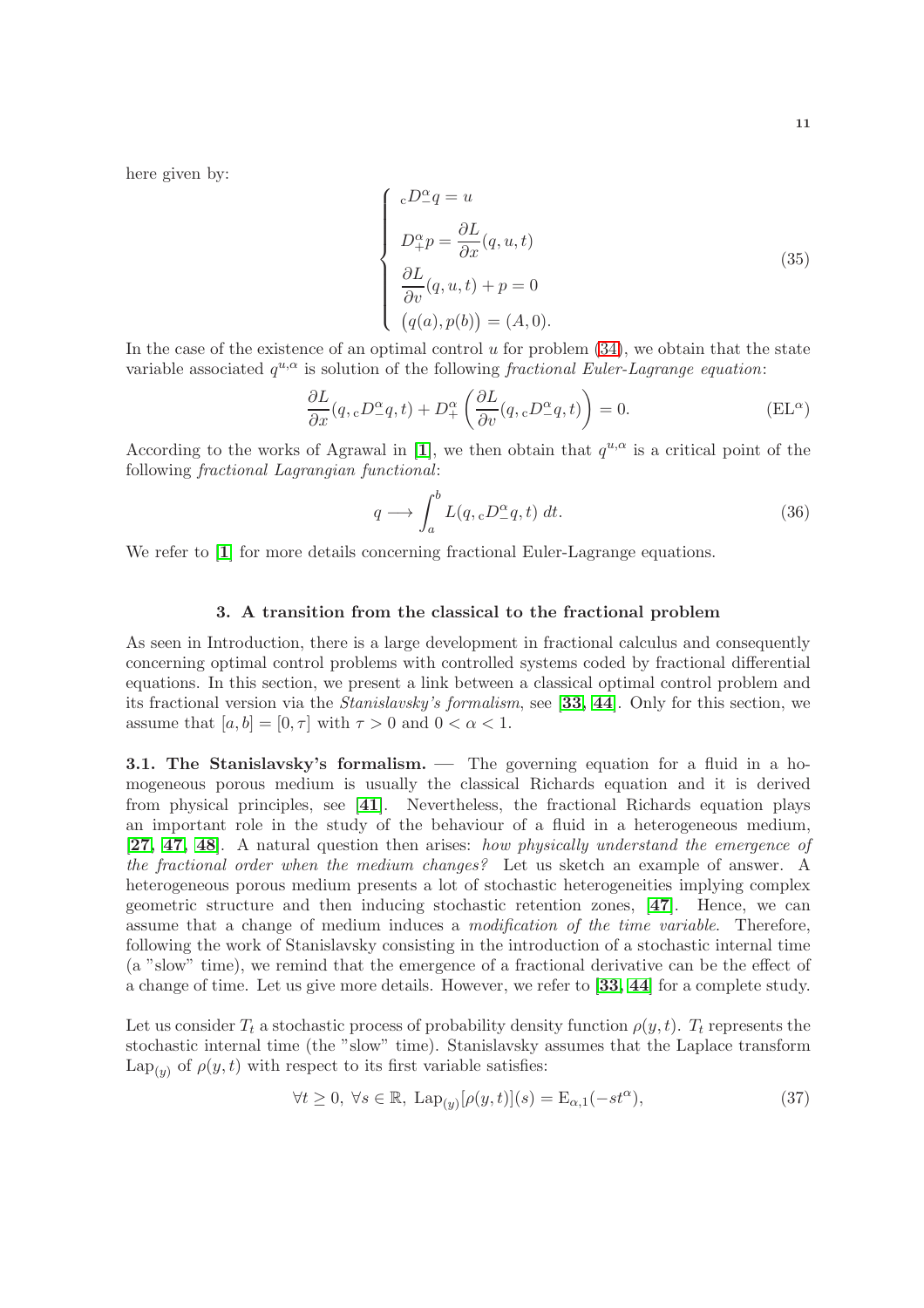where  $E_{\alpha,1}$  is the Mittag-Leffler function defined in Appendix [A.1.](#page-17-1) A possible construction of  $T_t$  is given in [[44](#page-23-3)].

Stanislavsky studies the dynamical effects of this change of time. Precisely, for any  $g \in$  $\mathscr{C}^0([0,\tau], \mathbb{R}^d)$  and any  $t \in [0,\tau]$ , he studies the function  $\mathcal{F}_{\alpha}(g)$  defined by:

$$
\mathcal{F}_{\alpha}(g)(t) = \mathbb{E}\big(g(T_t)\big),\tag{38}
$$

where E designates the mean value. The main property is the following result proved in [[33,](#page-22-16) [44](#page-23-3)]:

**Lemma 9.** - Let 
$$
g \in \mathcal{C}^1([0, \tau], \mathbb{R}^d)
$$
. Then, we have:  
\n
$$
\forall t \in [0, \tau], \ \mathbb{E}\big(\dot{g}(T_t)\big) = {}_cD^\alpha_{-}\big(\mathcal{F}_\alpha(g)\big)(t).
$$
\n(39)

Hence, a classical derivative is transformed into a fractional one under the introduction of the stochastic internal time of Stanislavsky.

3.2. Application on the class of fractional optimal control problems. — Now, let us talk about the consequences of the works of Stanislavsky on the class of fractional optimal control problems studied in this paper. We use the notations and definitions of Section [2.2.](#page-6-1)

Let us assume that L and f are autonomous, *i.e.*  $L(x, v, t) = L(x, v)$  and  $f(x, v, t) = f(x, v)$ . Then, let us assume that  $f$  satisfies the following condition:

$$
\forall (q, u) \in \mathscr{C}^1([0, \tau], \mathbb{R}^d) \times \mathscr{C}^0([0, \tau], \mathbb{R}^m), \forall t \in [0, \tau],
$$

$$
\mathbb{E}\Big(f\big(q(T_t), u(T_t)\big)\Big) = f\Big(\mathbb{E}\big(q(T_t)\big), \mathbb{E}\big(u(T_t)\big)\Big). \tag{40}
$$

Such a condition is satisfied by linear autonomous constraint functions, as the examples in Section [4.](#page-12-0) According to Lemma 9, one can prove that for any control  $u, \mathcal{F}_{\alpha}(q^{u,1})$  satisfies:

$$
\begin{cases}\n cD^{\alpha}_{-} \mathcal{F}_{\alpha}(q^{u,1}) = f(\mathcal{F}_{\alpha}(q^{u,1}), \mathcal{F}_{\alpha}(u)) \\
 \mathcal{F}_{\alpha}(q^{u,1})(a) = A.\n\end{cases} \tag{41}
$$

Precisely, we have for any control  $u, \mathcal{F}_{\alpha}(q^{u,1}) = q^{\mathcal{F}_{\alpha}(u), \alpha}$ .

Now, let us consider the optimal control problem studied in Section [2.2](#page-6-1) in the classical case:

optimize the cost functional 
$$
u \in \mathscr{C}^0([a, b], \mathbb{R}^d) \longrightarrow \int_0^{\tau} L(q^{u,1}, u, t) dt.
$$
 (42)

Let us assume that the controlled system can be prone to changes inducing a modification of the time variable as it is the case with porous media and the Richards equation. We are then interested in the optimization of the following "slow" cost functional:

<span id="page-11-1"></span>
$$
u \in \mathscr{C}^0([a, b], \mathbb{R}^d) \longmapsto \int_0^\tau L\big(\mathcal{F}_\alpha(q^{u, 1}), \mathcal{F}_\alpha(u)\big) dt \tag{43}
$$

which is relied to the following *fractional* cost functional:

<span id="page-11-0"></span>
$$
u \in \mathscr{C}^0([a, b], \mathbb{R}^d) \longmapsto \int_0^\tau L(q^{u, \alpha}, u) dt \tag{44}
$$

as its restriction to the image of  $\mathcal{F}_{\alpha}$ . Hence, once an optimal control of the functional [\(44\)](#page-11-0) found, one can be interested in its projection on the image of  $\mathcal{F}_{\alpha}$  in order to approach an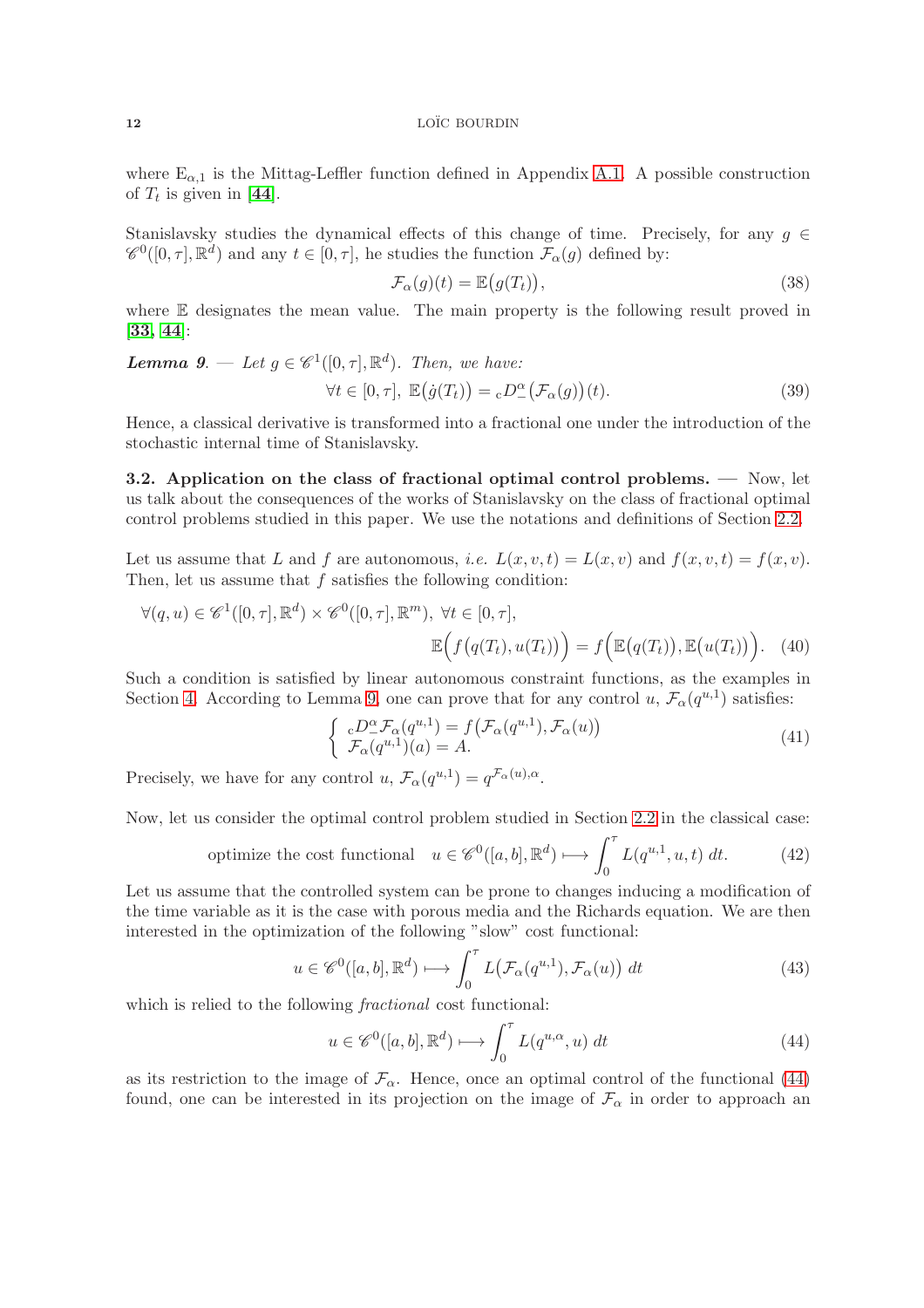optimal control of the functional [\(43\)](#page-11-1).

Hence, the Stanislavsky's formalism is an example relying a classical optimal control problem to its fractional version via the introduction of a stochastic internal time.

## 4. Examples

<span id="page-12-0"></span>In this section, we are going to study some examples of optimal control problems studied in Section [2.2](#page-6-1) both in classical and fractional cases.

<span id="page-12-3"></span>4.1. An applied classical linear-quadratic example. — Classical linear-quadratic examples are often studied in the literature because they are used for tracking problems. The aim of these problems is to determine a control allowing to approach as much as possible reference trajectories, [[45](#page-23-1), Part 1.4, p.49]. In this section, we study such an example, [[19](#page-22-10), Part 4.4.3, example 3, p.53]. More generally, a quadratic Lagrangian is often natural (for example in order to minimize distances) and even if the differential equations are frequently non linear, we are often leaded to study linearised versions.

In this section, we take  $\alpha = d = m = 1$ . We consider an evolution problem of two nondescript populations z and  $\xi$  interacting during a time interval [a, b]. We control the injection or the discharge of the population  $\xi$  in the system: we then control the value of the population  $\xi$ in real time. The interaction between  $z$  and  $\xi$  is governed by the following linear differential equation:

<span id="page-12-1"></span>
$$
\dot{z} = z + \xi. \tag{45}
$$

For any control  $\xi$  and any real  $z_0$ , we denote by  $z_{z_0,\xi}$  the unique solution of [\(45\)](#page-12-1) associated to  $\xi$  and satisfying the initial condition  $z(a) = z_0 \in \mathbb{R}$ . Let us assume that, for an initial condition  $z(a) = X \in \mathbb{R}$ , we know experimentally a satisfactory control  $\xi_X$  such that the evolution of the population  $z_{X,\xi_X}$  is healthy with respect to a nondescript constraint.

The problem is finally the following: assume that the initial condition is modified (i.e.  $z(a) =$  $Y \neq X$ ), what is the control  $\xi$  minimizing the difference between  $\xi$  and  $\xi_X$  plus the difference between  $z_{Y,\xi}$  and  $z_{X,\xi_X}$ ? More precisely, we are looking for a minimizer of the following functional:

<span id="page-12-2"></span>
$$
\xi \in \mathscr{C}^0([a, b], \mathbb{R}) \longmapsto \frac{1}{2} \int_a^b (\xi - \xi_X)^2 + (z_{Y, \xi} - z_{X, \xi_X})^2 \, dt. \tag{46}
$$

With a change of variable  $A = Y - X$ ,  $u = \xi - \xi_X$ ,  $q = z_{Y,\xi} - z_{X,\xi_X}$  and giving the following quadratic Lagrangian and the following linear constraint function:

<span id="page-12-4"></span>
$$
L: \mathbb{R}^2 \times [a, b] \longrightarrow \mathbb{R} \text{ and } f: \mathbb{R}^2 \times [a, b] \longrightarrow \mathbb{R} \text{ } (x, v, t) \longmapsto (x^2 + v^2)/2 \text{ } \text{ } (x, v, t) \longmapsto x + v,
$$
 (47)

the problem is reduced to find an optimal control u for the cost functional  $\mathcal{L}^1$  associated to L, f and A. See Section [2.2](#page-6-1) for notations and definitions.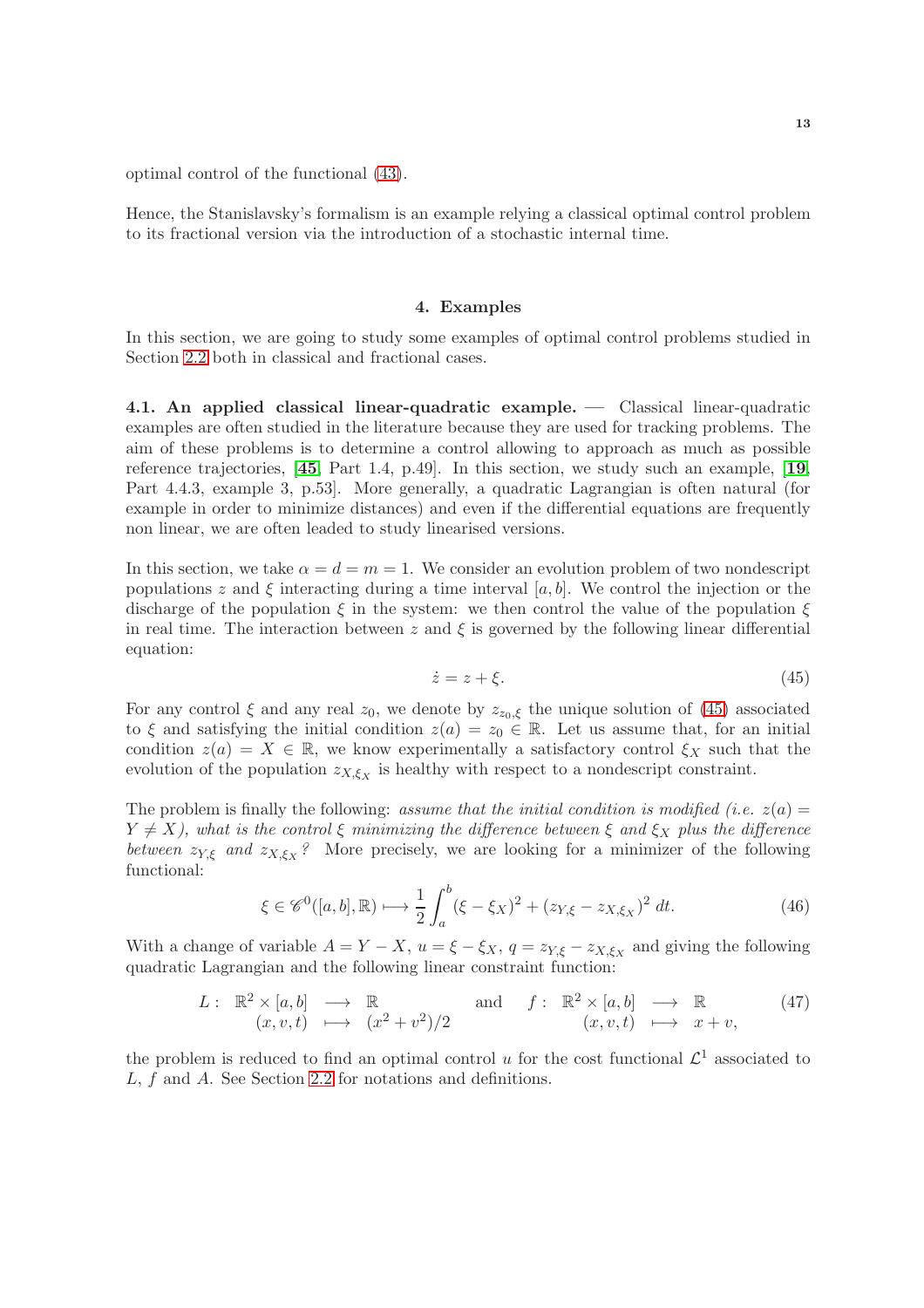According to Theorem 8, we are interested in solving the Pontryagin's system  $(PS<sup>1</sup>)$  here given by:

$$
\begin{cases}\n\dot{q} = q + u \\
\dot{p} = -q - p \\
p + u = 0 \\
(q(a), p(b)) = (A, 0).\n\end{cases}
$$
\n(48)

Hence, with  $p + u = 0$ , it is sufficient to solve the following linear Cauchy problem:

<span id="page-13-0"></span>
$$
\begin{cases}\n\dot{q} = q + u \\
\dot{u} = q - u \\
(q(a), u(b)) = (A, 0).\n\end{cases}
$$
\n(49)

Using matrix exponentials, one can prove that it exists an unique solution  $(q, u)$  to Cauchy problem [\(49\)](#page-13-0) given by:

$$
\forall t \in [a, b], \begin{cases} q(t) = A \left[ \cosh\left(\sqrt{2}(t-a)\right) + \frac{1-R}{\sqrt{2}} \sinh\left(\sqrt{2}(t-a)\right) \right] \\ u(t) = A \left[ \frac{1+R}{\sqrt{2}} \sinh\left(\sqrt{2}(t-a)\right) - R \cosh\left(\sqrt{2}(t-a)\right) \right] \end{cases}
$$
(50)

where

$$
R = \frac{\sinh\left(\sqrt{2}(b-a)\right)}{\sqrt{2}\cosh\left(\sqrt{2}(b-a)\right) - \sinh\left(\sqrt{2}(b-a)\right)}.\tag{51}
$$

Finally, we conclude that u is the unique critical point of  $\mathcal{L}^1$ . Hence, if there exists  $\xi$  minimizing  $(46)$ , then:

$$
\forall t \in [a, b], \ \xi(t) = \xi_X(t) + u(t). \tag{52}
$$

<span id="page-13-2"></span>4.2. The fractional linear quadratic example. — In this section, we consider the previous example of Section [4.1](#page-12-3) in the strict fractional case  $0 < \alpha < 1$ . Let us consider  $d = m = 1$  and the couple  $(L, f)$  given in Equation [\(47\)](#page-12-4). We want to express a critical point u of the cost functional  $\mathcal{L}^{\alpha}$  associated to L and f. See Section [2.2](#page-6-1) for notations and definitions.

Therefore, according to Corollary 7, we look for  $(q, u, p)$  solution of the fractional Pontryagin's system  $(PS^{\alpha})$  here given by:

<span id="page-13-3"></span>
$$
\begin{cases}\ncD^{\alpha}_-q = q + u \\
D^{\alpha}_+ p = q + p \\
p + u = 0 \\
(q(a), p(b)) = (A, 0).\n\end{cases}
$$
\n(53)

Hence, from  $u + p = 0$ , it is sufficient to solve the following linear fractional Cauchy problem:

<span id="page-13-1"></span>
$$
\begin{cases}\n\epsilon D^{\alpha}_{+}q = q + u \\
D^{\alpha}_{+}u = u - q \\
(q(a), u(b)) = (A, 0).\n\end{cases}
$$
\n(54)

Although the fractional Cauchy problem [\(54\)](#page-13-1) is linear, the presence of the left and the right fractional derivatives is a main drawback to the explicit computation of a solution. More generally, this characteristic implies very big difficulties in order to solve the most of fractional Hamiltonian systems. Finally, the resolution of  $(PS^{\alpha})$  is the most of time still an opened problem.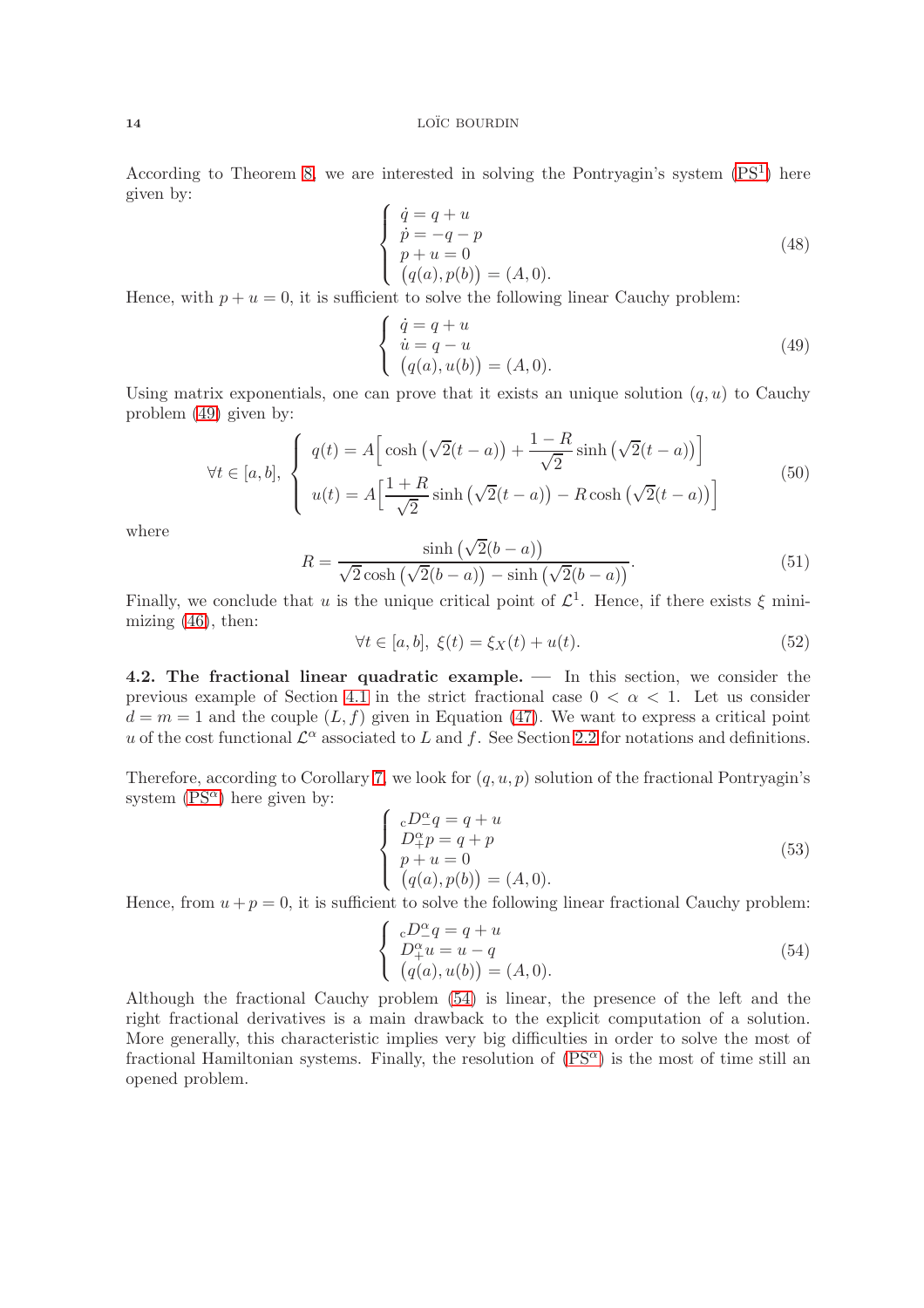Nevertheless, in this case, we can hope getting informations on the solutions of  $(PS^{\alpha})$  in dimension  $d = m = 2$  with the help of the fractional Noether's theorem proved in Section [5.](#page-15-0) Indeed, in this case, the fractional Pontryagin's system  $(PS^{\alpha})$  $(PS^{\alpha})$  admits a symmetry and a constant of motion can be obtained. We refer to Section [5](#page-15-0) for more details.

<span id="page-14-0"></span>4.3. A solved fractional example. — In this section, we give a solved fractional example in the sense that we give explicitly the unique critical point of the cost functional  $\mathcal{L}^{\alpha}$ . Nevertheless, the fractional Pontryagin's system  $(PS^{\alpha})$  is still not completely resolved.

Let us take  $d = m = 1$ ,  $[a, b] = [0, 1]$  and  $0 < \alpha \leq 1$ . Let us consider the following Lagrangian  $L$  and the following linear constraint function  $f$ :

$$
L: \mathbb{R}^2 \times [0,1] \longrightarrow \mathbb{R} \text{ and } f: \mathbb{R}^2 \times [0,1] \longrightarrow \mathbb{R} \text{ (55)}
$$
  

$$
(x,v,t) \longmapsto (v^2/2) + \gamma (1-t)^{\beta} x \qquad (x,v,t) \longmapsto \lambda x + \mu v,
$$

where  $\beta$ ,  $\gamma$ ,  $\mu$ ,  $\lambda$  are parameters in  $\mathbb{R}^*$ . We are looking for a critical point u of  $\mathcal{L}^{\alpha}$  associated to L and f. See Section [2.2](#page-6-1) for notations and definitions.

According to Corollary 7, we have to solve the fractional Pontryagin's system  $(PS^{\alpha})$  here given by:

$$
\begin{cases}\ncD^{\alpha}_{+}q = \lambda q + \mu u \\
D^{\alpha}_{+}p = \lambda p + \gamma (1 - t)^{\beta} \\
u + \mu p = 0 \\
(q(0), p(1)) = (A, 0).\n\end{cases}
$$
\n(56)

From Theorem 4, the Cauchy problem  $_cD^{\alpha}_-q = \lambda q + \mu u$  with  $q(0) = A$  admits an unique solution for any  $u \in \mathscr{C}^0([0,1], \mathbb{R})$ . Then, from  $u + \mu p = 0$ , it is sufficient to solve the following fractional Cauchy problem:

$$
\begin{cases}\nD_+^\alpha p = \lambda p + \gamma (1 - t)^\beta \\
p(1) = 0\n\end{cases}
$$
 equivalent to 
$$
\begin{cases}\nD_-^\alpha p_0 = \lambda p_0 + \gamma t^\beta \\
p_0(0) = 0,\n\end{cases}
$$
\n(57)

with the change of unknown  $p_0(t) = p(1-t)$  for any  $t \in [0,1]$ . The unique solution of this last fractional Cauchy problem is given in [[35](#page-23-7), Chap.3, p.137] by:

$$
\forall t \in [0,1], \ p_0(t) = \int_0^t (t-y)^{\alpha-1} \mathcal{E}_{\alpha,\alpha}(\lambda(t-y)^\alpha) \gamma y^\beta \ dy,
$$
\n(58)

where  $E_{\alpha,\alpha}$  is the Mittag-Leffler function defined in Appendix [A.1.](#page-17-1) In order to get a better formulation, we make a change of variable which gives us:

$$
\forall t \in [0,1], \ p_0(t) = \gamma \int_0^t (t-y)^\beta y^{\alpha-1} E_{\alpha,\alpha}(\lambda y^\alpha) dy \tag{59}
$$

$$
= \gamma \Gamma(\beta + 1) I_{-}^{\beta + 1} \big( y^{\alpha - 1} \mathcal{E}_{\alpha, \alpha}(\lambda y^{\alpha}) \big) (t) \tag{60}
$$

$$
= \gamma \Gamma(\beta + 1) t^{\alpha + \beta} E_{\alpha, \alpha + \beta + 1}(\lambda t^{\alpha}). \tag{61}
$$

We refer to [[35](#page-23-7)] for more details concerning the calculations. Finally, we obtain the unique critical point u of  $\mathcal{L}^{\alpha}$  given by:

$$
\forall t \in [0,1], \ u(t) = -\mu \gamma \Gamma(\beta + 1)(1-t)^{\alpha + \beta} \mathcal{E}_{\alpha,\alpha+\beta+1}(\lambda(1-t)^{\alpha}). \tag{62}
$$

Although we obtain the unique critical point u of  $\mathcal{L}^{\alpha}$ , let us note that this example does not provide a completely solved fractional Pontryagin's system: the state variable  $q^{u,\alpha}$  is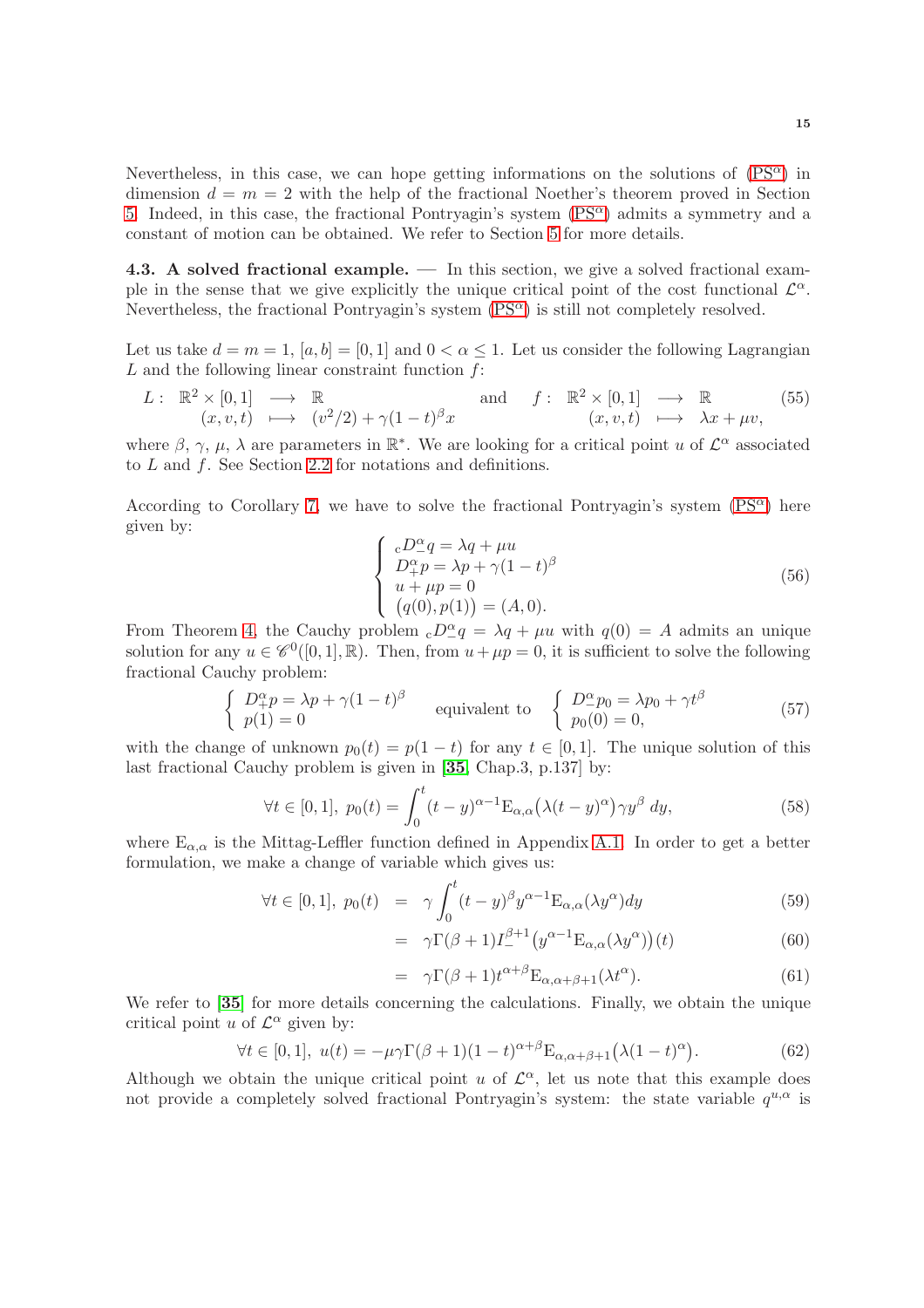still unknown. However, this example allows to test the quality of numerical schemes giving approximations of critical points of cost functionals  $\mathcal{L}^{\alpha}$ . This will be done in a further paper for a variational integrator of  $(PS^{\alpha})$ .

## 5. A fractional Noether's theorem

<span id="page-15-0"></span>As we have seen with concrete examples in Sections [4.2](#page-13-2) and [4.3,](#page-14-0) fractional Pontryagin's systems  $(PS^{\alpha})$  are the most of time not resolvable explicitly. This is a strong obstruction in order to express explicitly a critical point of a cost functional  $\mathcal{L}^{\alpha}$ . In this section, we suggest a deviously way in order to get informations on the solutions of  $(PS^{\alpha})$  and consequently on the critical points of the cost functional  $\mathcal{L}^{\alpha}$  associated. Precisely, we are interested in the existence of conservation laws for fractional Pontryagin's systems admitting a symmetry (see Definition 11).

Indeed, in 1918, Noether proved the existence of an explicit conservation law for any classical Euler-Lagrange equation admitting a symmetry. We refer to [[5,](#page-21-2) [36,](#page-23-11) [39](#page-23-12)] for more details. Adapting her strategy to the fractional case, Cresson, Torres and Frederico proved in 2007 a preliminary result giving a conservation law for any fractional Euler-Lagrange equation admitting a symmetry, see [[15,](#page-22-20) [22,](#page-22-21) [25](#page-22-22)]. Nevertheless, the conservation law obtained was not explicit but only given implicitly via a functional relation. From this first result, we have formulated in [[10](#page-21-8)] a fractional Noether's theorem providing an explicit formulation of this conservation law via a transfer formula.

At the same time, in [[23,](#page-22-0) [24](#page-22-1)], Torres and Frederico applied a similar strategy for fractional Pontryagin's system admitting a symmetry. Nevertheless, this conservation law is also given implicitly via a functional relation. In this section, we are going to formulate a fractional Noether's theorem providing an *explicit* formulation of this conservation law via an other transfer formula.

We first review the definition of a one parameter group of diffeomorphisms:

**Definition 10.** — Let  $n \in \mathbb{N}^*$ . For any real s, let  $\phi(s, \cdot)$ :  $\mathbb{R}^n \longrightarrow \mathbb{R}^n$  be a diffeomorphism. Then,  $\Phi = {\phi(s, \cdot)}_{s \in \mathbb{R}}$  is a one parameter group of diffeomorphisms of  $\mathbb{R}^n$  if it satisfies:

1.  $\phi(0, \cdot) = Id_{\mathbb{R}^n}$ ; 2.  $\forall s, s' \in \mathbb{R}, \ \overline{\phi(s, \cdot)} \circ \phi(s', \cdot) = \phi(s + s', \cdot);$ 3.  $\phi$  is of class  $\mathscr{C}^2$ .

Usual examples of one parameter groups of diffeomorphisms are given by translations and rotations. The action of three one parameter groups of diffeomorphisms on an Hamiltonian allows to define the notion of a symmetry for a fractional Pontryagin's system:

**Definition 11.** — For  $i = 1, 2, 3$ , let  $\Phi_i = {\phi_i(s, \cdot)}_{s \in \mathbb{R}}$  be a one parameter group of diffeomorphisms of  $\mathbb{R}^d$ ,  $\mathbb{R}^m$  and  $\mathbb{R}^d$  respectively. Let L be a Lagrangian, f be a constraint function and H be the associated Hamiltonian. H is said to be  ${}_{c}D_{-}^{\alpha}$ -invariant under the action of  $(\Phi_i)_{i=1,2,3}$  if it satisfies for any  $(q, u, p)$  solution of  $(PS^{\alpha})$  $(PS^{\alpha})$  and any  $s \in \mathbb{R}$ :

$$
H(\phi_1(s,q), \phi_2(s,u), \phi_3(s,p), t) - \phi_3(s,p) \cdot cD_-^{\alpha}(\phi_1(s,q)) = H(q, u, p, t) - p \cdot cD_-^{\alpha}q. \tag{63}
$$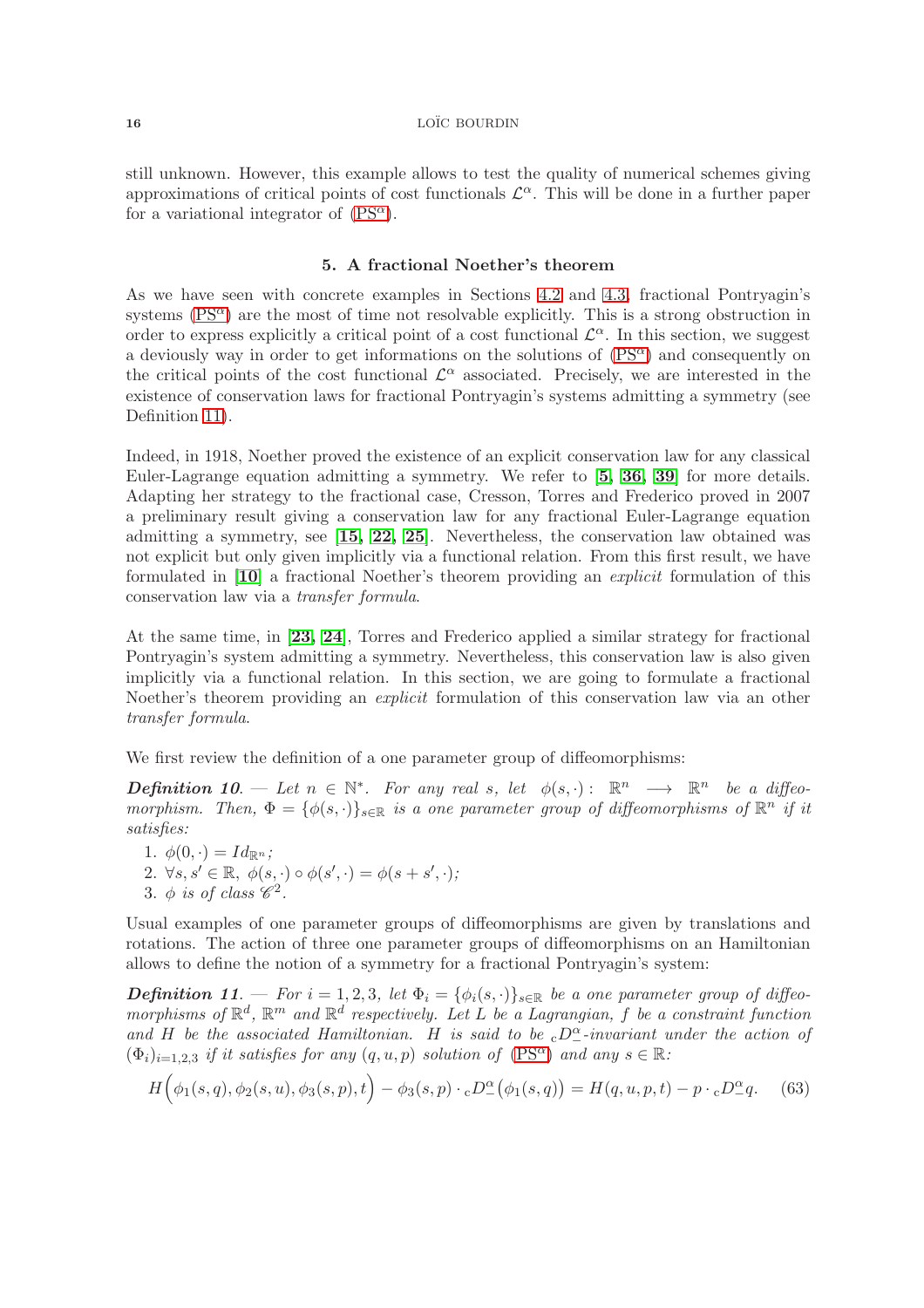From this notion, Torres and Frederico proved in [[23,](#page-22-0) [24](#page-22-1)] the following result:

**Lemma 12.**  $\rightarrow$  Let L be a Lagrangian, f be a constraint function and H be the associated Hamiltonian. Let us assume that H is  $_0D^\alpha$ -invariant under the action of three one parameter groups of diffeomorphisms  $(\Phi_i)_{i=1,2,3}$ . Then, the following equality holds for any solution  $(a, u, p)$  of  $(PS^{\alpha})$  $(PS^{\alpha})$ :

<span id="page-16-0"></span>
$$
{}_{c}D_{-}^{\alpha}\left(\frac{\partial\phi_{1}}{\partial s}(0,q)\right)\cdot p-\frac{\partial\phi_{1}}{\partial s}(0,q)\cdot D_{+}^{\alpha}p=0.
$$
\n(64)

Then, from this result, Torres and Frederico defined a notion of fractional-conserved quantity. Nevertheless, this result did not provide exactly a constant of motion. In this section, using a transfer formula, we are going to write the left term of Equation [\(64\)](#page-16-0) as an explicit classical derivative and then we obtain a real constant of motion. Let us provide this transfer formula:

**Lemma 13 (Transfer formula)**.  $-\;$  Let  $g_1, g_2 \in \mathscr{C}^{\infty}([a, b], \mathbb{R}^d)$  satisfying the following condition (C):

the sequences of functions 
$$
(I_{-}^{p-\alpha}(g_1 - g_1(a)) \cdot g_2^{(p)})_{p \in \mathbb{N}^*}
$$
 and  $(g_1^{(p)} \cdot I_{+}^{p-\alpha} g_2)_{p \in \mathbb{N}^*}$  converge uniformly to 0 on [a, b].

Then, the following equality holds:

$$
{}_{c}D_{-}^{\alpha}g_{1} \cdot g_{2} - g_{1} \cdot D_{+}^{\alpha}g_{2} = \frac{d}{dt} \left[ \sum_{r=0}^{\infty} (-1)^{r} I_{-}^{r+1-\alpha} \left( g_{1} - g_{1}(a) \right) \cdot g_{2}^{(r)} + g_{1}^{(r)} \cdot I_{+}^{r+1-\alpha} g_{2} \right]. \tag{65}
$$

*Proof.* — In [[10](#page-21-8)], under a similar condition than Condition  $(C)$ , we have proved:

$$
D_{-}^{\alpha}g_{1}\cdot g_{2} = \frac{d}{dt}\left[\sum_{r=0}^{\infty}(-1)^{r}I_{-}^{r+1-\alpha}g_{1}\cdot g_{2}^{(r)}\right] \text{ and } -g_{1}\cdot D_{+}^{\alpha}g_{2} = \frac{d}{dt}\left[\sum_{r=0}^{\infty}g_{1}^{(r)}\cdot I_{+}^{r+1-\alpha}g_{2}\right].
$$
 (66)  
Consequently, writing  $_{c}D^{\alpha}g_{1} = D^{\alpha}(g_{1} - g_{1}(a))$ , the proof is completed.

Consequently, writing  ${}_{c}D_{-}^{\alpha}g_{1} = D_{-}^{\alpha}(g_{1} - g_{1}(a))$ , the proof is completed.

A discussion is provided in [[10](#page-21-8)] concerning the condition (C): one can prove that this condition is satisfied for any couple of analytic functions for example. Then, combining Lemmas 12 and 13, we prove:

**Theorem 14 (A fractional Noether's theorem).** — Let L be a Lagrangian, f be a constraint function and H be the associated Hamiltonian. Let us assume that H is  ${}_{\rm c}D_{-}^{\alpha}$ -invariant under the action of three one parameter groups of diffeomorphisms  $(\Phi_i)_{i=1,2,3}$ . Let  $(q, u, p)$  be a solution of [\(PS](#page-9-0)<sup> $\alpha$ </sup>) and let g denote  $\partial \phi_1/\partial s(0, q)$ . If g and p satisfy Condition (C), then the following equality holds:

$$
\frac{d}{dt} \left[ \sum_{r=0}^{\infty} (-1)^r I^{r+1-\alpha}_- (g - g(a)) \cdot p^{(r)} + g^{(r)} \cdot I^{r+1-\alpha}_+ p \right] = 0. \tag{67}
$$

This theorem then provides an explicit algorithmic way to compute a constant of motion for any fractional Pontryagin's systems admitting a symmetry. Nevertheless, the conservation law is only given as a series of functions: in most cases, it is not easily computable. However, an arbitrary closed approximation of this quantity can be obtained with a truncation.

Let us note that the fractional linear-quadratic example developed in Section [4.2](#page-13-2) gives a concrete example of fractional Pontryagin's system admitting a symmetry: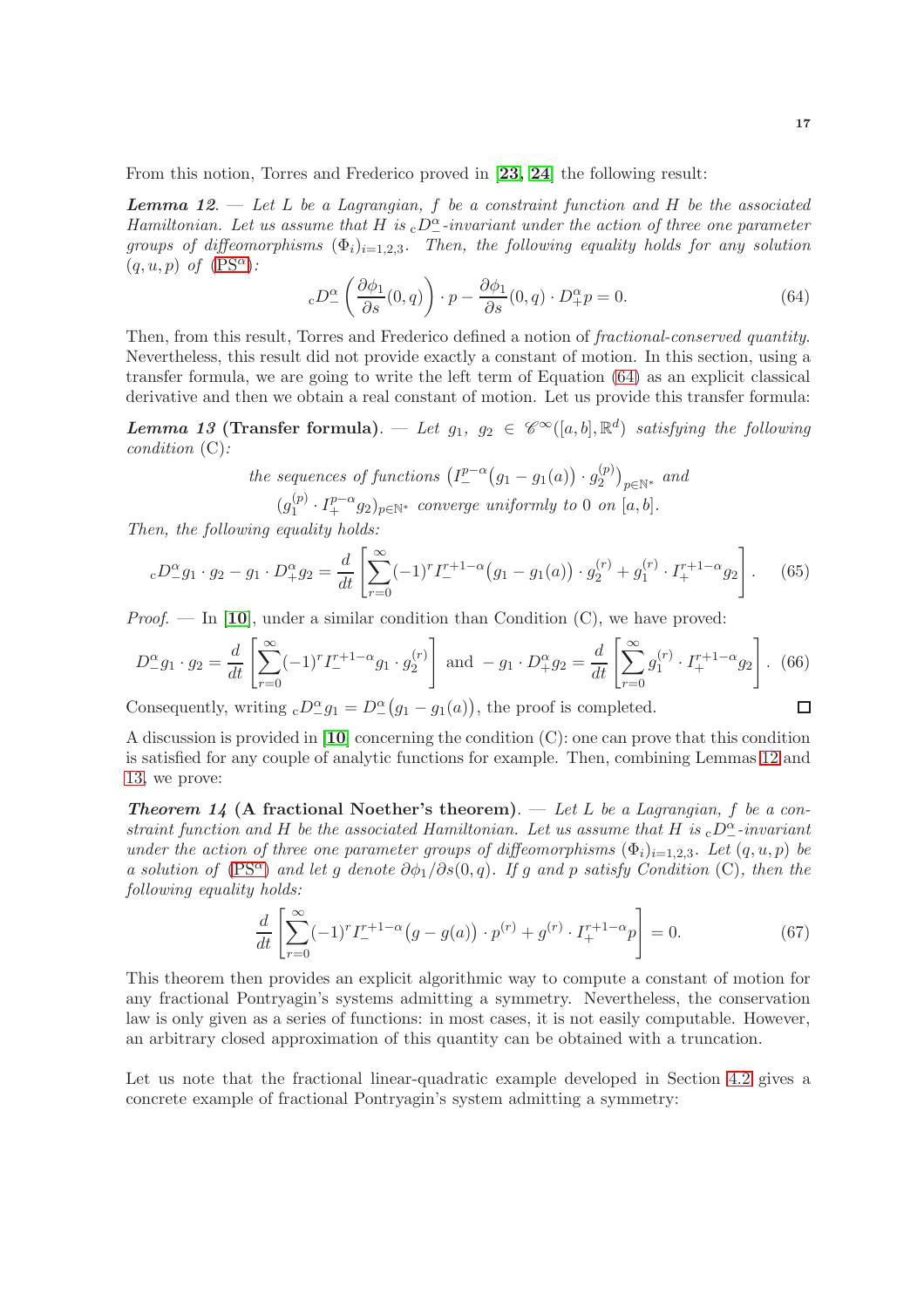**Example 15.** — Let us consider  $d = m = 2$ , the following quadratic Lagrangian and the following linear constraint function

$$
L: \mathbb{R}^2 \times \mathbb{R}^2 \times [0,1] \longrightarrow \mathbb{R} \quad and \quad f: \mathbb{R}^2 \times \mathbb{R}^2 \times [0,1] \longrightarrow \mathbb{R}^2 (x,v,t) \longmapsto (||x||^2 + ||v||^2)/2 \quad (x,v,t) \longmapsto x+v.
$$
\n(68)

Then, let us consider the three one parameter groups of diffeomorphisms given by the following rotations:

$$
\phi_i: \mathbb{R} \times \mathbb{R}^2 \longrightarrow \mathbb{R}^2
$$
\n
$$
(s, x_1, x_2) \longmapsto \begin{pmatrix} \cos(s\theta_i) & -\sin(s\theta_i) \\ \sin(s\theta_i) & \cos(s\theta_i) \end{pmatrix} \begin{pmatrix} x_1 \\ x_2 \end{pmatrix},
$$
\n(69)

for  $i = 1, 2, 3$  and where  $\theta_1, \theta_2 \in \mathbb{R}$  and  $\theta_3 = -\theta_1$ . With these parameters, one can prove that the Hamiltonian H associated to L and f is  $_cD^{\alpha}_-$ -invariant under the action of  $(\Phi_i)_{i=1,2,3}$ . Consequently, the fractional Pontryagin's system given in [\(53\)](#page-13-3) (in dimension 2) is not resolvable but admits a symmetry and then admits an explicit conservation law given by the fractional Noether's Theorem 14. As said previously, this constant of motion is not explicitly computable. However, truncating the series, one can provide an approximation of this quantity.

## A Appendix

<span id="page-17-1"></span><span id="page-17-0"></span>A.1. A fractional Gronwall's lemma. — Let us recall the definition extracted from [[35,](#page-23-7) [40,](#page-23-8) [43](#page-23-9)] of the Mittag-Leffler function  $E_{\alpha_1,\alpha_2}$  of parameters  $\alpha_1, \alpha_2 \ge 0$ :

$$
\forall t \in \mathbb{R}, \ \mathcal{E}_{\alpha_1, \alpha_2}(t) := \sum_{k=0}^{\infty} \frac{t^k}{\Gamma(\alpha_1 k + \alpha_2)}.
$$
 (70)

Now, let us give the following Lemma proved in [[17,](#page-22-23) [46](#page-23-13)]. For the reader's convenience, we recall the proof:

**Lemma 16 (A fractional Gronwall's lemma)**. — Let  $g \in \mathscr{C}^0([a, b], \mathbb{R})$  and  $\alpha > 0$ . Let us assume that there exist  $K_1, K_2 \geq 0$  such that:

<span id="page-17-2"></span>
$$
\forall t \in [a, b], \ 0 \le g(t) \le K_1 I_-^{\alpha} g(t) + K_2. \tag{71}
$$

Then, g satisfies:

$$
\forall t \in [a, b], \ 0 \le g(t) \le K_2 \mathcal{E}_{\alpha,1} \big( K_1 (t - a)^{\alpha} \big). \tag{72}
$$

*Proof.* — Using Property 1, Assumption [\(71\)](#page-17-2) implies by induction that for any  $n \in \mathbb{N}^*$  and any  $t \in [a, b]$ :

<span id="page-17-3"></span>
$$
0 \le g(t) \le K_1^n I_{-}^{n\alpha} g(t) + K_2 \sum_{k=0}^{n-1} K_1^k I_{-}^{k\alpha}(1)(t) = K_1^n I_{-}^{n\alpha} g(t) + K_2 \sum_{k=0}^{n-1} \frac{\left(K_1(t-a)^{\alpha}\right)^k}{\Gamma(\alpha k+1)}.
$$
 (73)

Since g is continuous on [a, b] and non-negative, g is bounded by 0 and by a constant  $K_3 \geq 0$ . Hence, using the Stirling asymptotic formula, we have for any  $t \in [a, b]$ :

$$
0 \le K_1^n I_{-\infty}^{n\alpha} g(t) = \frac{K_1^n}{\Gamma(\alpha n)} \int_a^t (t - y)^{n\alpha - 1} g(y) dy \le K_3 \frac{\left(K_1 (t - a)^{\alpha}\right)^n}{\Gamma(\alpha n + 1)} \underset{n \to +\infty}{\longrightarrow} 0. \tag{74}
$$
  
making *n* tend to  $\infty$  in Inequality (73), the proof is completed.

Finally, making *n* tend to  $\infty$  in Inequality [\(73\)](#page-17-3), the proof is completed.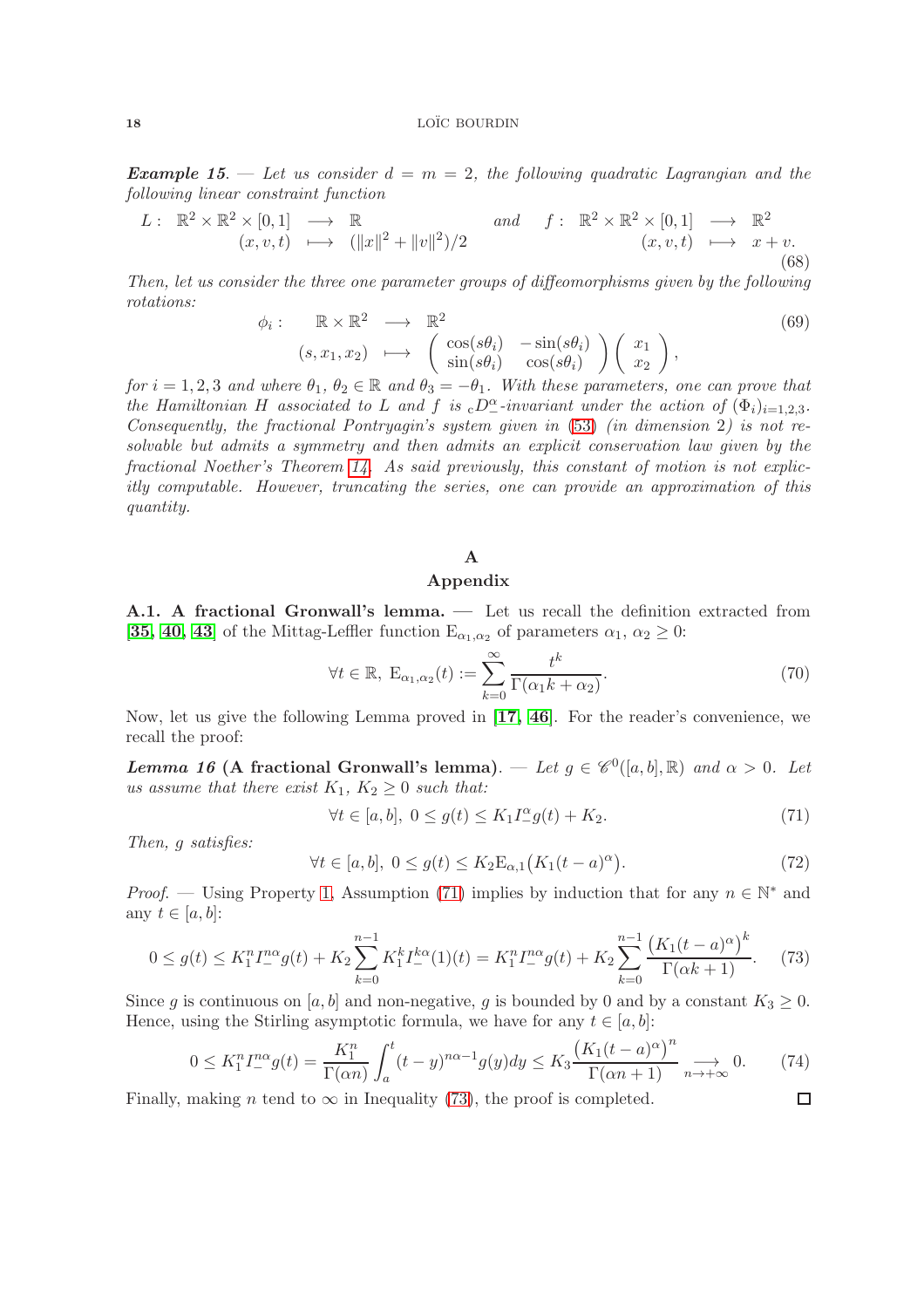Let us note that  $E_{1,1}$  is the exponential function. Consequently, in the classical case  $\alpha = 1$ , the fractional Gronwall's lemma is nothing else but the classical Gronwall's lemma.

**A.2. Result of stability of order 1.**  $\qquad$  In this section, we use the notations and definitions given in Section [2.2.](#page-6-1) We prove the following Lemma with the help of Lemma 16.

**Lemma 17.** — Let  $u, \bar{u} \in \mathscr{C}^0([a, b], \mathbb{R}^m)$ . Then, there exists a constant  $C_1 \geq 0$  such that:  $\forall |\varepsilon| < 1, \ \forall t \in [a, b], \ \|q^{u + \varepsilon \bar{u}, \alpha}(t) - q^{u, \alpha}(t)\| \leq C_1 |\varepsilon|.$ (75)

*Proof.* — From Theorem 4, we have for any  $|\varepsilon| < 1$  and any  $t \in [a, b]$ :

$$
q^{u,\alpha}(t) = A + I^{\alpha}_{-}(f(q^{u,\alpha}, u, t))(t) \quad \text{and} \quad q^{u+\varepsilon \bar{u}, \alpha}(t) = A + I^{\alpha}_{-}(f(q^{u+\varepsilon \bar{u}, \alpha}, u+\varepsilon \bar{u}, t))(t). \tag{76}
$$

Hence, for any  $|\varepsilon|$  < 1 and any  $t \in [a, b]$ , we have:

<span id="page-18-0"></span>
$$
||q^{u+\varepsilon\bar{u},\alpha}(t) - q^{u,\alpha}(t)|| = ||I_{-}^{\alpha}(f(q^{u+\varepsilon\bar{u},\alpha}, u+\varepsilon\bar{u}, t) - f(q^{u,\alpha}, u, t))(t)||
$$
(77)

<span id="page-18-2"></span><span id="page-18-1"></span>
$$
\leq I^{\alpha}_{-}\Big(\|f(q^{u+\varepsilon\bar{u},\alpha},u+\varepsilon\bar{u},t)-f(q^{u,\alpha},u,t)\|\Big)(t). \tag{78}
$$

We have for any  $|\varepsilon| < 1$  and any  $y \in [a, b]$ :

$$
||f(q^{u+\varepsilon\bar{u},\alpha}(y),u(y)+\varepsilon\bar{u}(y),y)-f(q^{u,\alpha}(y),u(y),y)||
$$
  
\n
$$
\leq ||f(q^{u+\varepsilon\bar{u},\alpha}(y),u(y)+\varepsilon\bar{u}(y),y)-f(q^{u,\alpha}(y),u(y)+\varepsilon\bar{u}(y),y)||
$$
  
\n
$$
+ ||f(q^{u,\alpha}(y),u(y)+\varepsilon\bar{u}(y),y)-f(q^{u,\alpha}(y),u(y),y)||. \tag{79}
$$

From Condition  $(f_x \text{ lip})$  and with a Taylor's expansion of order 1 with explicit remainder, the following inequality holds for any  $|\varepsilon| < 1$  and any  $y \in [a, b]$ :

$$
||f(q^{u+\varepsilon\bar{u},\alpha}(y),u(y)+\varepsilon\bar{u}(y),y)-f(q^{u,\alpha}(y),u(y),y)||
$$
  
 
$$
\leq M||q^{u+\varepsilon\bar{u},\alpha}(y)-q^{u,\alpha}(y)||+|\varepsilon| \left\|\frac{\partial f}{\partial v}(q^{u,\alpha}(y),\xi^{\varepsilon}(y),y)\times\bar{u}(y)\right\|. \quad (80)
$$

where  $\xi^{\varepsilon}(y) \in [u(y), u(y) + \varepsilon \bar{u}(y)] \subset [-M_1, M_1]^m$  with  $M_1 \geq 0$  independent of  $|\varepsilon| < 1$  since u and  $\bar{u}$  are continuous on [a, b].

Thus, since  $\partial f / \partial v$ ,  $q^{u,\alpha}$  and  $\bar{u}$  are continuous, there exists  $M_2 \geq 0$  such that for any  $|\varepsilon| < 1$ , we have:

$$
\forall y \in [a, b], \left\| \frac{\partial f}{\partial v} (q^{u, \alpha}(y), \xi^{\varepsilon}(y), y) \times \bar{u}(y) \right\| \le M_2
$$
  
and then,  $\forall t \in [a, b], I^{\alpha}_{-} \left( \left\| \frac{\partial f}{\partial v} (q^{u, \alpha}, \xi^{\varepsilon}, t) \times \bar{u} \right\| \right) (t) \le M_3$ , (81)

where  $M_3 := M_2(b-a)^{\alpha}/\Gamma(\alpha+1)$  is independent of  $|\varepsilon| < 1$ .

Finally, from Inequalities [\(78\)](#page-18-0), [\(80\)](#page-18-1) and [\(81\)](#page-18-2), we have:

$$
\forall |\varepsilon| < 1, \forall t \in [a, b], \ \|q^{u + \varepsilon \bar{u}, \alpha}(t) - q^{u, \alpha}(t)\| \le MI_-^{\alpha} \Big( \|q^{u + \varepsilon \bar{u}, \alpha} - q^{u, \alpha}\| \Big) (t) + M_3 |\varepsilon|. \tag{82}
$$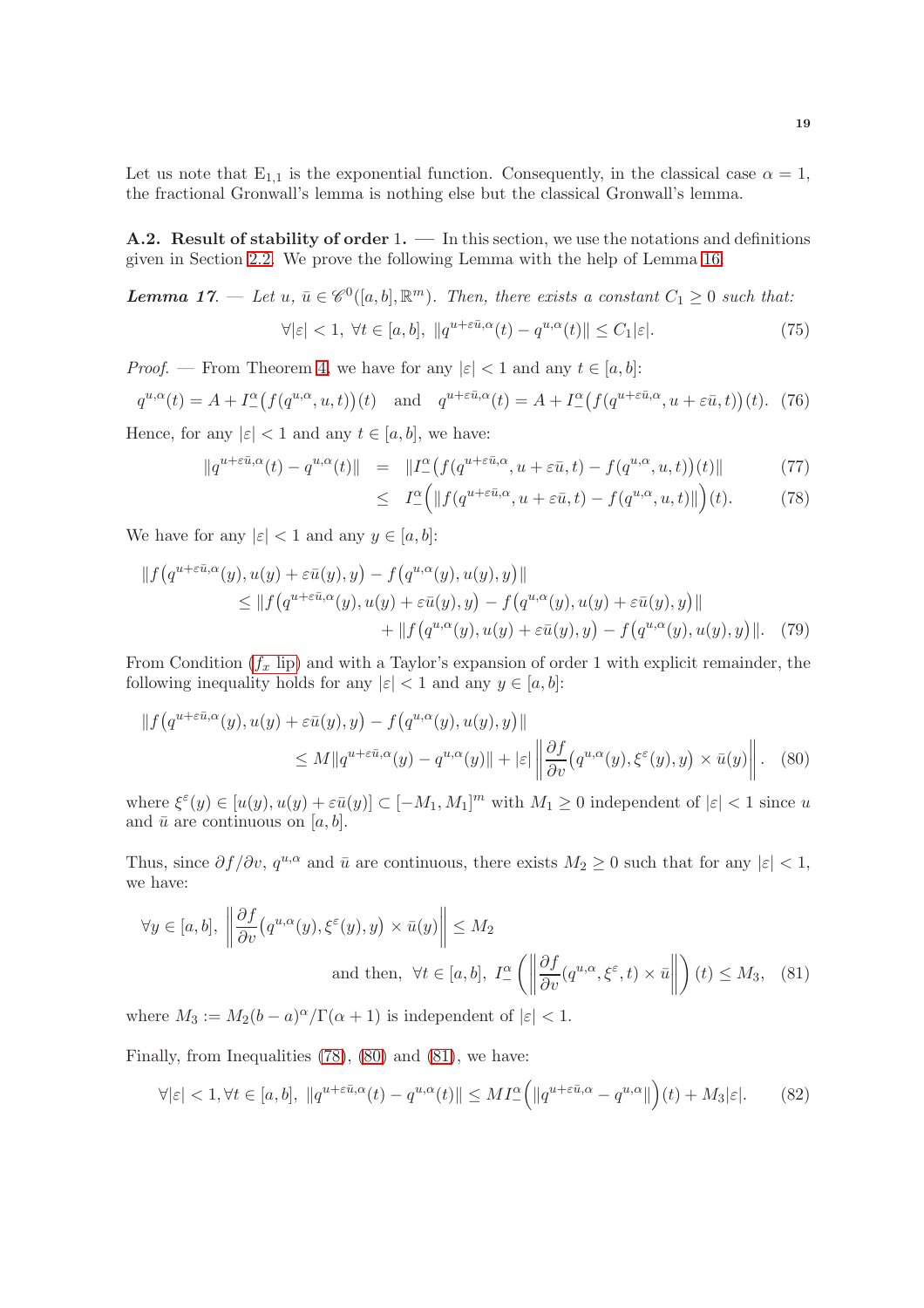Using the fractional Gronwall's Lemma 16, we conclude that:

$$
\forall |\varepsilon| < 1, \ \forall t \in [a, b], \ \|q^{u + \varepsilon \bar{u}, \alpha}(t) - q^{u, \alpha}(t)\| \leq M_3 |\varepsilon| \mathcal{E}_{\alpha, 1} \left(M(t - a)^{\alpha}\right) \tag{83}
$$

$$
\leq M_3|\varepsilon|E_{\alpha,1}(M(b-a)^{\alpha}). \tag{84}
$$

<span id="page-19-1"></span> $\Box$ 

Defining  $C_1 := M_3 \mathbb{E}_{\alpha,1}(M(b-a)^{\alpha}),$  the proof is completed.

**A.3. Result of stability of order 2.**  $\qquad$  In this section, we use the notations and definitions given in Section [2.2.](#page-6-1) We prove the following Lemma with the help of Lemmas 16 and 17.

**Lemma 18.** — Let  $u, \bar{u} \in \mathscr{C}^0([a, b], \mathbb{R}^m)$ . There exists a constant  $C \geq 0$  such that:

$$
\forall |\varepsilon| < 1, \ \forall t \in [a, b], \ \|q^{u + \varepsilon \bar{u}, \alpha}(t) - q^{u, \alpha}(t) - \varepsilon \bar{q}(t)\| \le C\varepsilon^2. \tag{85}
$$

where  $\bar{q}$  is the unique global solution of the following linearised Cauchy's problem:

$$
\begin{cases}\n cD^{\alpha}_{-}\bar{q} = \frac{\partial f}{\partial x}(q^{u,\alpha}, u, t) \times \bar{q} + \frac{\partial f}{\partial v}(q^{u,\alpha}, u, t) \times \bar{u} \\
 \bar{q}(a) = 0.\n\end{cases}
$$
\n(LCP<sub>\bar{q}</sub><sup>\alpha</sup>)

The existence and the uniqueness of  $\bar{q}$  are given by Theorem 4 and Condition  $(f_x \text{ lip})$ .

*Proof.* — We proceed in the same manner than for Lemma 17. We have for any  $|\varepsilon|$  < 1 and any  $t \in [a, b]$ :

$$
||q^{u+\varepsilon\bar{u},\alpha}(t) - q^{u,\alpha}(t) - \varepsilon\bar{q}(t)||
$$
  
\n
$$
\leq I_{-}^{\alpha} \left( \left\| f(q^{u+\varepsilon\bar{u},\alpha}, u+\varepsilon\bar{u}, t) - f(q^{u,\alpha}, u, t) - \varepsilon\frac{\partial f}{\partial x}(q^{u,\alpha}, u, t) \times \bar{q} - \varepsilon\frac{\partial f}{\partial v}(q^{u,\alpha}, u, t) \times \bar{u} \right\| \right) (t).
$$
\n(86)

With a Taylor's expansion's of order 2 with explicit remainder, we have for any  $|\varepsilon| < 1$  and any  $y \in [a, b]$ :

$$
\|f(q^{u+\varepsilon\bar{u},\alpha}(y),u(y)+\varepsilon\bar{u}(y),y) - f(q^{u,\alpha}(y),u(y),y)
$$
  

$$
-\varepsilon\frac{\partial f}{\partial x}(q^{u,\alpha}(y),u(y),y) \times \bar{q}(y) - \varepsilon\frac{\partial f}{\partial v}(q^{u,\alpha}(y),u(y),y) \times \bar{u}(y)\|
$$
  

$$
\leq \left\|\frac{\partial f}{\partial x}(q^{u,\alpha}(y),u(y),y) \times (q^{u+\varepsilon\bar{u},\alpha}(y) - q^{u,\alpha}(y) - \varepsilon\bar{q}(y))\right\|
$$
  

$$
+ \left\|\frac{1}{2}\nabla^2 f(\xi_1^{\varepsilon}(y),\xi_2^{\varepsilon}(y),y)(q^{u+\varepsilon\bar{u},\alpha}(y) - q^{u,\alpha}(y),\varepsilon\bar{u}(y),0)^2\right\|, (87)
$$

where for any  $y \in [a, b]$ :

- <span id="page-19-0"></span> $-\xi_1^{\varepsilon}(y) \in [q^{u,\alpha}(y), q^{u+\varepsilon \bar{u},\alpha}(y)] \subset [\Vert q^{u,\alpha} \Vert_{\infty} - C_1, \Vert q^{u,\alpha} \Vert_{\infty} + C_1]^d$  according to Lemma 17. Then, there exists  $M_1 \geq 0$  such that  $\xi_1^{\varepsilon}(y) \in [-M_1, M_1]^d$  for any  $|\varepsilon| < 1$  and any  $y \in [a, b];$
- $-\xi_2^{\varepsilon}(y) \in [u(y), u(y) + \varepsilon \bar{u}(y)] \subset [-M_2, M_2]^m$  with  $M_2 \geq 0$  independent of  $|\varepsilon| < 1$  and  $y \in [a, b]$  since u and  $\bar{u}$  are continuous on  $[a, b]$ .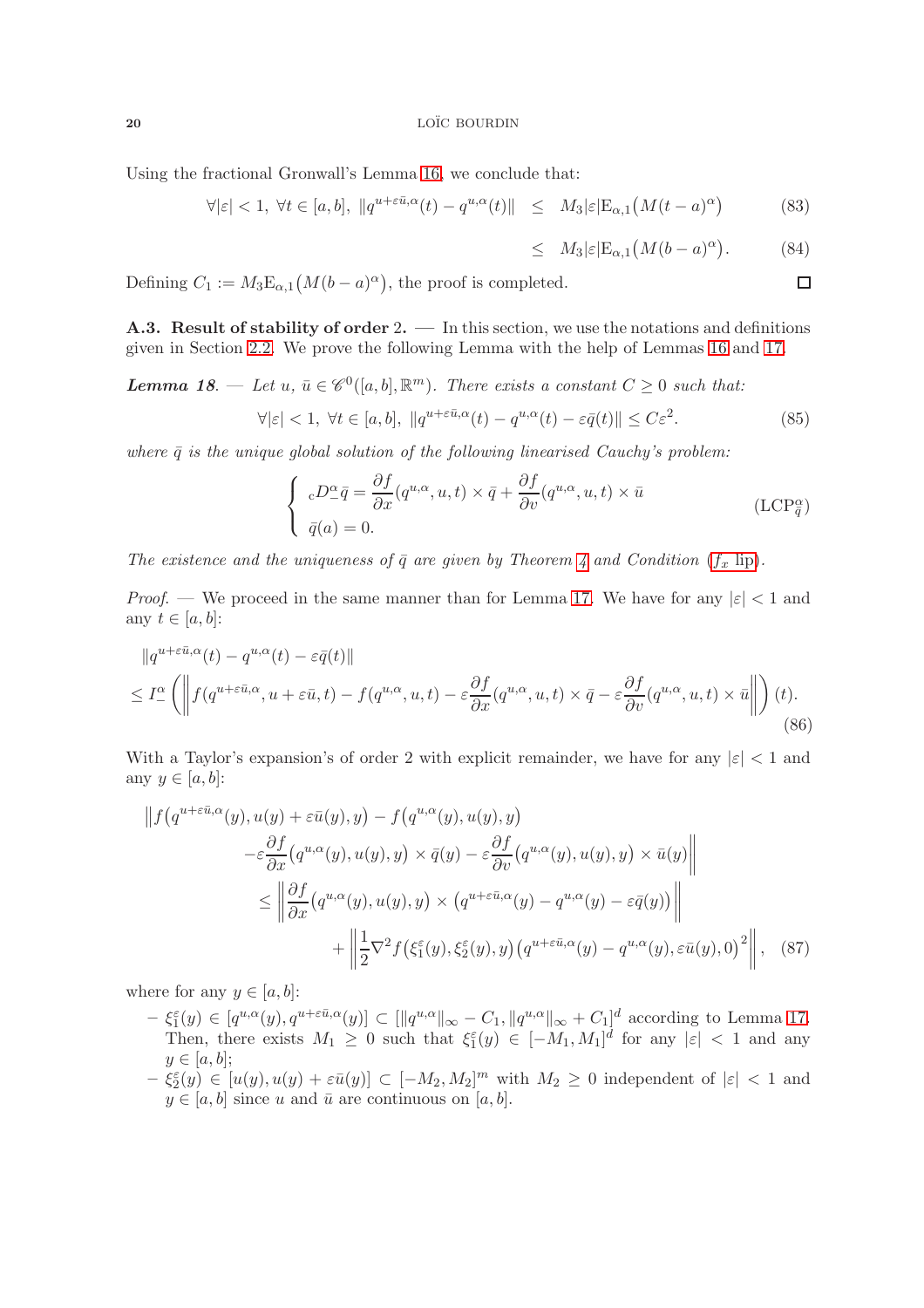Since  $\nabla^2 f$  is continuous on the compact  $[-M_1, M_1]^d \times [-M_2, M_2]^m \times [a, b]$ , there exists  $M_3 \ge 0$ such that for any  $|\varepsilon| < 1$  and any  $y \in [a, b]$ , we have:

$$
\left\| \frac{1}{2} \nabla^2 f\left(\xi_1^{\varepsilon}(y), \xi_2^{\varepsilon}(y), y\right) \left( q^{u + \varepsilon \bar{u}, \alpha}(y) - q^{u, \alpha}(y), \varepsilon \bar{u}(y), 0 \right)^2 \right\|
$$
  
\n
$$
\leq M_3 \left( \| q^{u + \varepsilon \bar{u}, \alpha}(y) - q^{u, \alpha}(y) \|^2 + 2 \| q^{u + \varepsilon \bar{u}, \alpha}(y) - q^{u, \alpha}(y) \| \| \varepsilon \bar{u}(y) \| + \| \varepsilon \bar{u}(y) \|^2 \right). \tag{88}
$$

Then, from Lemma 17 and since  $\bar{u}$  is continuous, there exists  $M_4 \geq 0$  such that:

$$
\forall |\varepsilon| < 1, \ \forall y \in [a, b], \ \left\| \frac{1}{2} \nabla^2 f(\xi_1^{\varepsilon}(y), \xi_2^{\varepsilon}(y), y) \left( q^{u + \varepsilon \bar{u}, \alpha}(y) - q^{u, \alpha}(y), \varepsilon \bar{u}(y), 0 \right)^2 \right\| \le M_4 \varepsilon^2. \tag{89}
$$

Consequently, from Inequality [\(87\)](#page-19-0) and since f satisfies Condition  $(f_x \text{ lip})$  (implying  $\|\partial f/\partial x\|_{\infty}\leq M),$  we have for any  $|\varepsilon|<1$  and any  $y\in [a,b]$ :

$$
\|f(q^{u+\varepsilon\bar{u},\alpha}(y),u(y)+\varepsilon\bar{u}(y),y) - f(q^{u,\alpha}(y),u(y),y) \n- \varepsilon \frac{\partial f}{\partial x}(q^{u,\alpha}(y),u(y),y) \times \bar{q}(y) - \varepsilon \frac{\partial f}{\partial v}(q^{u,\alpha}(y),u(y),y) \times \bar{u}(y) \| \n\le 2M \|q^{u+\varepsilon\bar{u},\alpha}(y) - q^{u,\alpha}(y) - \varepsilon\bar{q}(y)\| + M_4\varepsilon^2.
$$
 (90)

Finally, using the previous inequality and Inequality [\(86\)](#page-19-1), we obtain for any  $|\varepsilon|$  < 1 and any  $t \in [a, b]$ :

$$
||q^{u+\varepsilon\bar{u},\alpha}(t) - q^{u,\alpha}(t) - \varepsilon\bar{q}(t)|| \le 2MI_{-}^{\alpha} (||q^{u+\varepsilon\bar{u},\alpha} - q^{u,\alpha} - \varepsilon\bar{q}||)(t) + M_5\varepsilon^2, \tag{91}
$$

where  $M_5 := M_4(b-a)^{\alpha}/\Gamma(1+\alpha)$  is independent of  $|\varepsilon| < 1$ . Finally, from the fractional Gronwall's Lemma 16, we conclude that:

$$
\forall |\varepsilon| < 1, \ \forall t \in [a, b], \ \|q^{u + \varepsilon \bar{u}, \alpha}(t) - q^{u, \alpha}(t) - \varepsilon \bar{q}(t)\| \le M_5 \varepsilon^2 \mathcal{E}_{\alpha, 1} \big(2M(b - a)^{\alpha}\big). \tag{92}
$$

Defining  $C := M_5 \mathbb{E}_{\alpha,1} \left( 2M(b-a)^{\alpha} \right)$ , the proof is completed.

<span id="page-20-0"></span>A.4. Proof of Lemma 5. — In this section, we prove Lemma 5 and consequently, we use the notations and definitions given in Section [2.2.](#page-6-1)

Let  $u, \bar{u} \in \mathscr{C}^0([a, b], \mathbb{R}^m)$  and  $\bar{q} \in \mathscr{C}^{[\alpha]}([a, b], \mathbb{R}^d)$  the unique global solution of  $(LCP_{\bar{q}}^{\alpha})$ . From Lemma 18, we have:

$$
\forall |\varepsilon| < 1, \ q^{u + \varepsilon \bar{u}, \alpha} = q^{u, \alpha} + \varepsilon \bar{q} + h^{\varepsilon}, \tag{93}
$$

where  $||h^{\varepsilon}||_{\infty} \leq C\varepsilon^2$ . In particular, since  $\bar{q}$  is continuous, there exists  $M_1 \geq 0$  such that:

$$
\forall |\varepsilon| < 1, \ \forall y \in [a, b], \ [q^{u, \alpha}(y), q^{u + \varepsilon \bar{u}, \alpha}(y)] \subset [-M_1, M_1]^d. \tag{94}
$$

In the same way, since u and  $\bar{u}$  are continuous, there exists  $M_2 \geq 0$  such that:

$$
\forall |\varepsilon| < 1, \ \forall y \in [a, b], \ [u(y), u(y) + \varepsilon \bar{u}(y)] \subset [-M_2, M_2]^m. \tag{95}
$$

We have:

$$
\forall |\varepsilon| < 1, \ \mathcal{L}^{\alpha}(u + \varepsilon \bar{u}) - \mathcal{L}^{\alpha}(u) = \int_{a}^{b} L(q^{u + \varepsilon \bar{u}, \alpha}, u + \varepsilon \bar{u}, t) - L(q^{u, \alpha}, u, t) \ dt. \tag{96}
$$

 $\Box$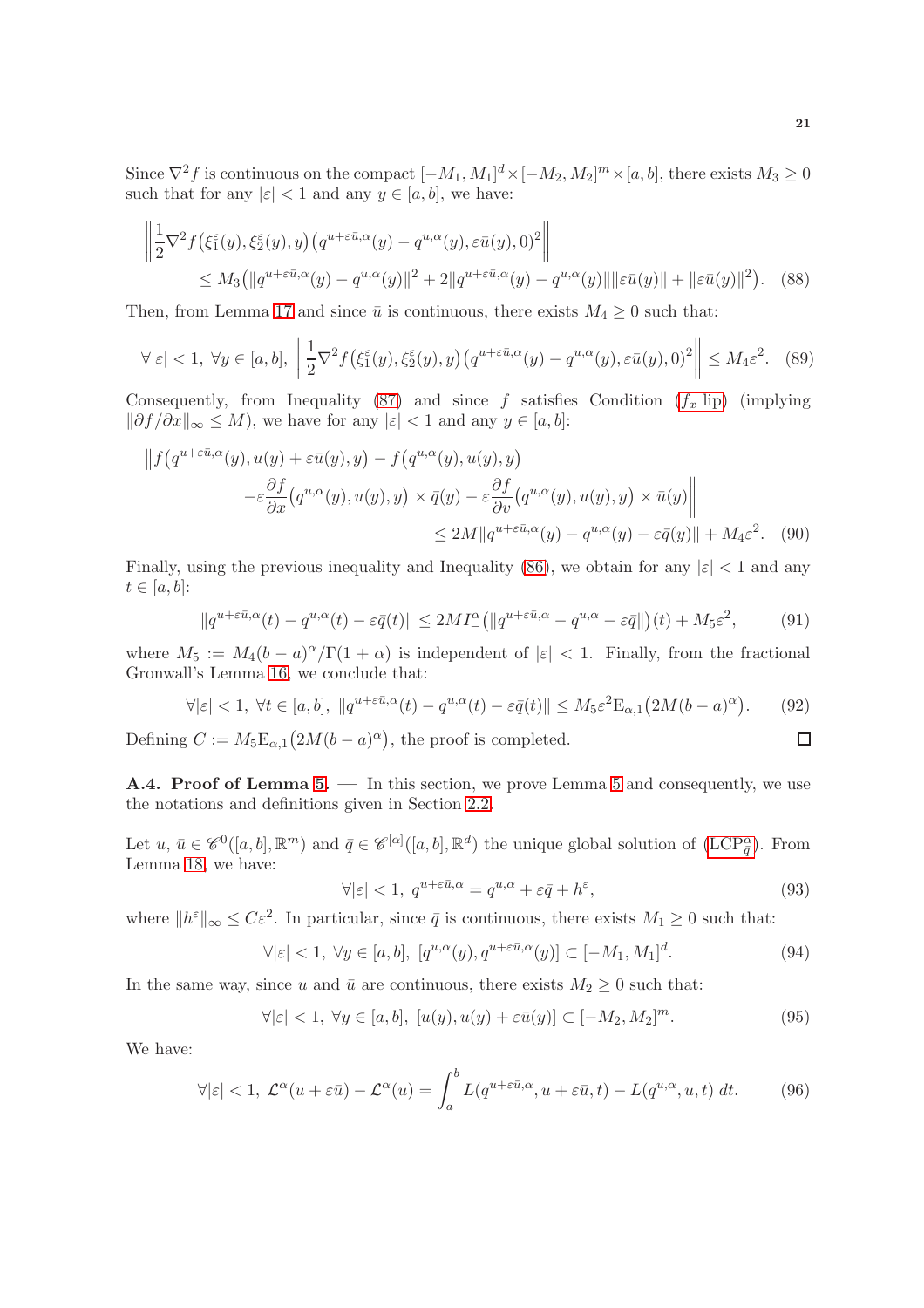With a Taylor's expansion of order 2 with explicit remainder, we have for any  $|\varepsilon|$  < 1 and any  $y \in [a, b]$ :

$$
\left| L(q^{u+\varepsilon\bar{u},\alpha}(y),u(y)+\varepsilon\bar{u}(y),y) - L(q^{u,\alpha}(y),u(y),y) \right|
$$
  

$$
-\varepsilon\frac{\partial L}{\partial x}(q^{u,\alpha}(y),u(y),y)\cdot\bar{q}(y)-\varepsilon\frac{\partial L}{\partial v}(q^{u,\alpha}(y),u(y),y)\cdot\bar{u}(y) \right|
$$
  

$$
\leq \left| \frac{\partial L}{\partial x}(q^{u,\alpha}(y),u(y),y)\cdot h^{\varepsilon}(y) \right| + \left| \frac{1}{2}\nabla^{2}L(\xi_{1}^{\varepsilon}(y),\xi_{2}^{\varepsilon}(y),y)(\varepsilon\bar{q}(y)+h^{\varepsilon}(y),\varepsilon\bar{u}(y),0)^{2} \right|, (97)
$$

where for any  $|\varepsilon| < 1$  and any  $y \in [a, b]$ ,  $\xi_1^{\varepsilon}(y) \in [q^{u,\alpha}(y), q^{u+\varepsilon\bar{u}, \alpha}(y)] \subset [-M_1, M_1]^d$  and  $\xi_2^{\varepsilon}(y) \in [u(y), u(y) + \varepsilon \bar{u}(y)] \subset [-M_2, M_2]^m$ . Since L is of class  $\mathscr{C}^2$ , we obtain easily that there exists  $M_3 \geq 0$  such that for any  $|\varepsilon| < 1$  and any  $y \in [a, b]$ :

$$
\left| L(q^{u+\varepsilon \bar{u},\alpha}(y), u(y) + \varepsilon \bar{u}(y), y) - L(q^{u,\alpha}(y), u(y), y) \right|
$$
  

$$
- \varepsilon \frac{\partial L}{\partial x}(q^{u,\alpha}(y), u(y), y) \cdot \bar{q}(y) - \varepsilon \frac{\partial L}{\partial v}(q^{u,\alpha}(y), u(y), y) \cdot \bar{u}(y) \right| \le M_3 \varepsilon^2. \quad (98)
$$

Consequently, we have for any  $0 < |\varepsilon| < 1$ :

$$
\left\| \frac{L(q^{u+\varepsilon\bar{u},\alpha}, u+\varepsilon\bar{u}, t) - L(q^{u,\alpha}, u, t)}{\varepsilon} - \frac{\partial L}{\partial x}(q^{u,\alpha}, u, t) \cdot \bar{q} - \frac{\partial L}{\partial v}(q^{u,\alpha}, u, t) \cdot \bar{u} \right\|_{\infty} \le M_3 \varepsilon. \tag{99}
$$

Hence:

$$
\lim_{\varepsilon \to 0} \frac{\mathcal{L}^{\alpha}(u + \varepsilon \bar{u}) - \mathcal{L}^{\alpha}(u)}{\varepsilon} = \int_{a}^{b} \frac{\partial L}{\partial x}(q^{u,\alpha}, u, t) \cdot \bar{q} + \frac{\partial L}{\partial v}(q^{u,\alpha}, u, t) \cdot \bar{u} dt.
$$
 (100)

The proof is completed.

## References

- <span id="page-21-6"></span>[1] O.P. Agrawal. Formulation of Euler-Lagrange equations for fractional variational problems. J. Math. Anal. Appl., 272(1):368–379, 2002.
- <span id="page-21-0"></span>[2] O.P. Agrawal. A general formulation and solution scheme for fractional optimal control problems. Nonlinear Dynam., 38(1-4):323–337, 2004.
- <span id="page-21-1"></span>[3] O.P. Agrawal. A formulation and numerical scheme for fractional optimal control problems. J. Vib. Control, 14(9-10):1291–1299, 2008.
- <span id="page-21-4"></span>[4] R. Almeida, A.B. Malinowska, and D.F.M. Torres. A fractional calculus of variations for multiple integrals with application to vibrating string. J. Math. Phys., 51(3):033503, 12, 2010.
- <span id="page-21-2"></span>[5] V. I. Arnold. Mathematical methods of classical mechanics, volume 60 of Graduate Texts in Mathematics. Springer-Verlag, New York, 1979.
- <span id="page-21-5"></span>[6] R. L. Bagley and R. A. Calico. Fractional order state equations for the control of viscoelastically damped structures. Journal of Guidance, Control, and Dynamics, 14:304–311, 1991.
- <span id="page-21-7"></span>[7] D. Baleanu and S.I. Muslih. Lagrangian formulation of classical fields within Riemann-Liouville fractional derivatives. Phys. Scripta, 72(2-3):119–121, 2005.
- <span id="page-21-9"></span>[8] M. Bergmann. Optimisation aérodynamique par réduction de modèle POD et contrôle optimal. Application au sillage laminaire d'un cylindre circulaire. PhD thesis, Institut National Polytechnique de Lorraine, 2004.
- <span id="page-21-3"></span>[9] B. Bonnard, L. Faubourg, and E. Trélat. Mécanique céleste et contrôle des véhicules spatiaux, volume 51 of Mathématiques & Applications. Springer-Verlag, Berlin, 2006.
- <span id="page-21-8"></span>[10] L. Bourdin and J. Cresson. A continuous/discrete fractional Noether's theorem. preprint [arXiv:1203.1206v](http://arxiv.org/abs/1203.1206)1 [math.DS].

 $\overline{a}$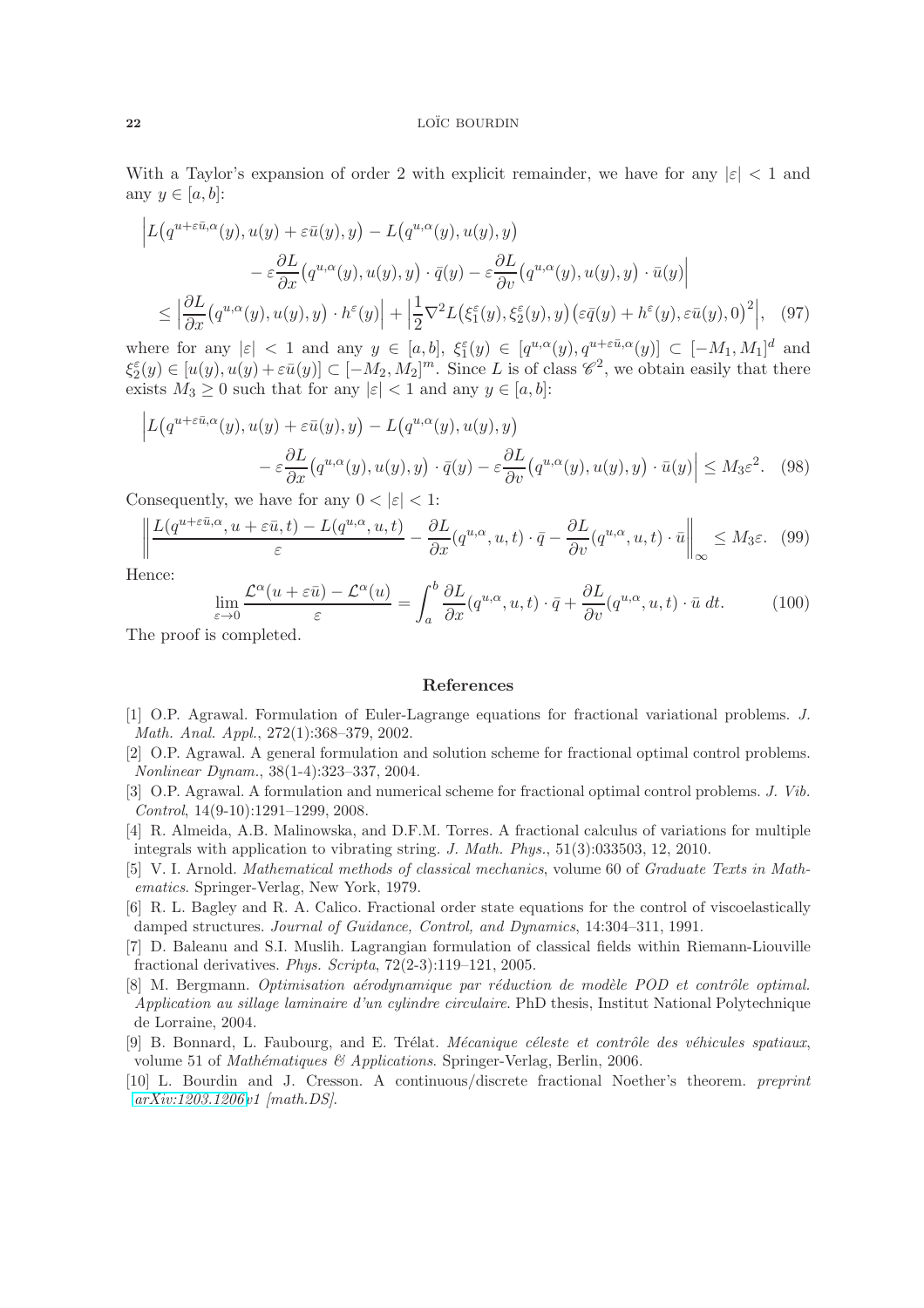- <span id="page-22-9"></span>[11] J.A.E. Bryson and Y.C. Ho. Applied optimal control. Hemisphere Publishing Corp. Washington, D. C., 1975. Optimization, estimation, and control, Revised printing.
- <span id="page-22-4"></span>[12] R. Burlacu and A. Cavache. On a class of optimal control problems in mathematical biology. Sci. Ann. Univ. Agric. Sci. Vet. Med., 45:41–54 (2003), 2002. Annual Symposium on Mathematics Applied in Biology & Biophysics.
- <span id="page-22-5"></span>[13] L. Cantaluppi. Optimal control of a dam under seasonal electricity prices. European J. Oper. Res., 17(1):57–70, 1984.
- <span id="page-22-20"></span><span id="page-22-12"></span>[14] F. Comte. Opérateurs fractionnaires en économétrie et en finance. *Prépublication MAP5*, 2001.
- [15] J. Cresson. Fractional embedding of differential operators and Lagrangian systems. J. Math. Phys., 48(3):033504, 34, 2007.
- <span id="page-22-23"></span><span id="page-22-6"></span>[16] G. Demange and J.-C. Rochet. *Méthodes Mathématiques de la Finance*. Economica, 1992.
- [17] K. Diethelm. The analysis of fractional differential equations, volume 2004 of Lecture Notes in Mathematics. Springer-Verlag, Berlin, 2010. An application-oriented exposition using differential operators of Caputo type.
- <span id="page-22-7"></span>[18] N.M. Dmitruk. Optimization of the von Neumann model of an expanding economy by optimal control methods. *Vestsī Nats. Akad. Navuk Belarusī Ser. Fīz.-Mat. Navuk*, (4):48–53, 141, 2000.
- <span id="page-22-17"></span><span id="page-22-10"></span>[19] L.C. Evans. An introduction to mathematical optimal control theory.
- [20] J. Favier. Contrôle d'écoulements : approche expérimentale et modélisation de dimension réduite. PhD thesis, Institut National Polytechnique de Toulouse, 2007.
- <span id="page-22-8"></span>[21] A.V. Fedoseev. Optimal control in a three-sector model of the economy of an underdeveloped country.  $\dot{Z}$ . Vyčisl. Mat. i Mat. Fiz., 12:925–942, 1085, 1972.
- <span id="page-22-21"></span>[22] G.S.F. Frederico and D.F.M. Torres. A formulation of Noether's theorem for fractional problems of the calculus of variations. J. Math. Anal. Appl., 334(2):834–846, 2007.
- <span id="page-22-0"></span>[23] G.S.F. Frederico and D.F.M. Torres. Fractional conservation laws in optimal control theory. Nonlinear Dynam., 53(3):215–222, 2008.
- <span id="page-22-1"></span>[24] G.S.F. Frederico and D.F.M. Torres. Fractional optimal control in the sense of Caputo and the fractional Noether's theorem. Int. Math. Forum, 3(9-12):479–493, 2008.
- <span id="page-22-22"></span>[25] G.S.F. Frederico and D.F.M. Torres. Fractional Noether's theorem in the Riesz-Caputo sense. Appl. Math. Comput., 217(3):1023–1033, 2010.
- <span id="page-22-3"></span>[26] R.V. Gamkrelidze. Discovery of the maximum principle. In Mathematical events of the twentieth century, pages 85–99. Springer, Berlin, 2006.
- <span id="page-22-15"></span>[27] E. Gerolymatou, I. Vardoulakis, and R. Hilfer. Modelling infiltration by means of a nonlinear fractional diffusion model. J. Phys. D: Appl. Phys., 39:4104, 2006.
- <span id="page-22-18"></span>[28] M.D. Gunzburger. Introduction into mathematical aspects of flow control and optimization. Lecture series - Von  $K\ddot{A}$ <sub>i</sub> $r$ m $\ddot{A}$ <sub>i</sub>n Institute for Fluid Dynamics, 5:A1–A20, 1997.
- <span id="page-22-19"></span>[29] M.D. Gunzburger. Lagrange multiplier techniques. Lecture series - Von  $K\tilde{A}$ <sub>i</sub> $r\tilde{A}$ <sub>i</sub>n Institute for Fluid Dynamics, 5:C1–C18, 1997.
- <span id="page-22-11"></span>[30] M.R. Hestenes. Calculus of variations and optimal control theory. Robert E. Krieger Publishing Co. Inc., Huntington, N.Y., 1980. Corrected reprint of the 1966 original.
- <span id="page-22-13"></span>[31] R. Hilfer. Applications of fractional calculus in physics. World Scientific, River Edge, New Jersey, 2000.
- <span id="page-22-14"></span>[32] R. Hilfer. Fractional calculus and regular variation in thermodynamics. In Applications of fractional calculus in physics, pages 429–463. World Sci. Publ., River Edge, NJ, 2000.
- <span id="page-22-16"></span>[33] P. Inizan. Dynamique fractionnaire pour le chaos hamiltonien. PhD thesis, Université de Pau et des Pays de l'Adour, 2010.
- <span id="page-22-2"></span>[34] Z.D. Jelicic and N. Petrovacki. Optimality conditions and a solution scheme for fractional optimal control problems. Struct. Multidiscip. Optim., 38(6):571–581, 2009.